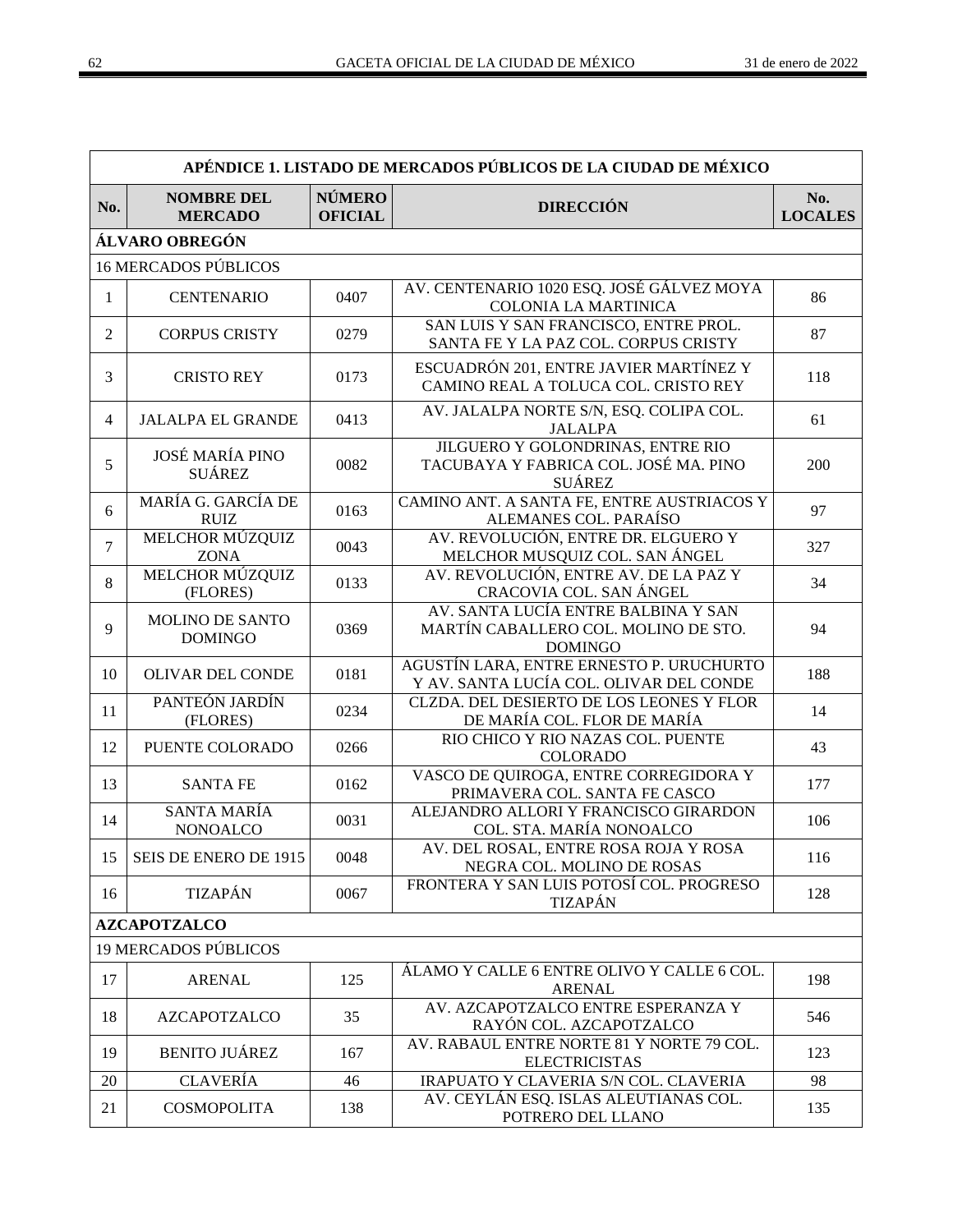| 22 | <b>JARDÍN 23 DE ABRIL</b>                    | 227 | AV. 23 DE ABRIL Y LIBERATO LARA, ENTRE<br>ADRIÁN CASTREJÓN Y JOAQUÍN AMARO COL.<br>AMP. SAN PEDRO XALPA | 154 |
|----|----------------------------------------------|-----|---------------------------------------------------------------------------------------------------------|-----|
| 23 | <b>JARDÍN FORTUNA</b><br><b>NACIONAL</b>     | 228 | CAMPO FORTUNA NACIONAL, ENTRE CAMPO<br>VERDE Y CAMPO TASAJERA COL. AMP.<br><b>PETROLERA</b>             | 71  |
| 24 | <b>LAMINADORES</b>                           | 250 | MINEROS METALÚRGICOS, ENTRE LAMINADORES<br>Y CALLES 8 Y 9 COL. TRABAJADORES DEL FIERRO                  | 148 |
| 25 | NUEVA SANTA MARÍA                            | 143 | CLAVELINAS ENTRE MEMBRILLO, BEGONIAS Y<br>VID COL. NUEVA STA, MARÍA                                     | 126 |
| 26 | <b>OBRERO POPULAR</b>                        | 142 | NORTE 67 ENTRE PONIENTE 54 Y SUR 4 COL.<br><b>OBRERO POPULAR</b>                                        | 125 |
| 27 | <b>PANTACO</b>                               | 268 | AV. RABAUL Y ADUANAS PANTACO COL. HOGAR<br>DE LOS F.F.C.C.                                              | 41  |
| 28 | <b>PASTEROS</b>                              | 276 | <b>JACARANDAS ENTRE DURAZNOS Y CIRUELOS</b><br><b>COL. PASTEROS</b>                                     | 122 |
| 29 | <b>PROHOGAR</b>                              | 126 | CALLE 14 S/N ENTRE CALLES 19 Y 21 COL.<br><b>PROHOGAR</b>                                               | 641 |
| 30 | <b>PROVIDENCIA</b>                           | 247 | CALLE LUCIO BLANCO, ENTRE FRANCISCO I.<br>MADERO Y VENUSTIANO CARRANZA COL.<br><b>PROVIDENCIA</b>       | 143 |
| 31 | <b>REYNOSA</b><br><b>TAMAULIPAS</b>          | 177 | REFINERÍA MINATITLÁN Y CAMPO CORONA COL.<br><b>REYNOSA TAMAULIPAS</b>                                   | 216 |
| 32 | <b>SAN JUAN TLIHUACA</b>                     | 224 | SAN JUAN TLIHUACA Y FORTUNA ZUAZUA COL.<br>SAN JUAN TLIHUACA                                            | 168 |
| 33 | SANTA LUCÍA                                  | 137 | AV. SANTA LUCIA ENTRE CENTEOTL Y ACATL<br>COL. STA. LUCIA                                               | 150 |
| 34 | <b>TLATILCO</b>                              | 194 | ORQUÍDEA 35, ENTRE AV. JARDÍN Y AV.<br>TLATILCO COL. TLATILCO                                           | 155 |
| 35 | <b>VICTORIA DE LAS</b><br><b>DEMOCRACIAS</b> | 141 | TORONJIL Y PEREJIL, ENTRE PIMIENTA Y<br>MEJORANA COL. VICTORIA DE LAS<br><b>DEMOCRACIAS</b>             | 177 |
|    | <b>BENITO JUÁREZ</b>                         |     |                                                                                                         |     |
|    | <b>16 MERCADOS PÚBLICOS</b>                  |     |                                                                                                         |     |
| 36 | <b>ÁLAMOS</b>                                | 27  | BOLÍVAR, ENTRE CÁDIZ, GALICIA Y SEGOVIA<br>COL. ÁLAMOS                                                  | 269 |
| 37 | <b>INDEPENDENCIA</b>                         | 113 | ZEMPOALA, ENTRE ÁNGEL URRAZA Y SERAFÍN<br>OLARTE COL. INDEPENDENCIA                                     | 226 |
| 38 | <b>LA MODERNA</b>                            | 59  | JORGE WASHINGTON S/N., ENTRE JESUS URUETA<br>Y HORACIO NELSON COL. LA MODERNA                           | 181 |
| 39 | <b>LAGO</b>                                  | 29  | ELISA, ENTRE DON JUAN Y DON LUIS COL.<br><b>NATIVITAS</b>                                               | 103 |
| 40 | <b>LÁZARO CÁRDENAS</b><br>(DEL VALLE)        | 90  | PEDRO ROMERO DE TERREROS ESQ. ADOLFO<br>PRIETO, ENTRE MIER Y PESADO Y AV.<br>COYOACÁN COL. DEL VALLE    | 440 |
| 41 | <b>MIXCOAC</b>                               | 76  | AV. REVOLUCIÓN, ENTRE TIZIANO Y MOLINOS<br>COL. MIXCOAC                                                 | 476 |
| 42 | PORTALES ANEXO                               | 201 | LIBERTAD Y MONTES DE OCA COL. PORTALES                                                                  | 125 |
| 43 | PORTALES ZONA                                | 30  | CALZ. SANTA CRUZ, ENTRE 5 DE FEBRERO Y<br>LIBERTAD COL. PORTALES                                        | 599 |
| 44 | POSTAL ANEXO                                 | 112 | AHORRO POSTAL ENTRE CASTILLA Y LÉRIDA<br>COL. AHORRO POSTAL                                             | 49  |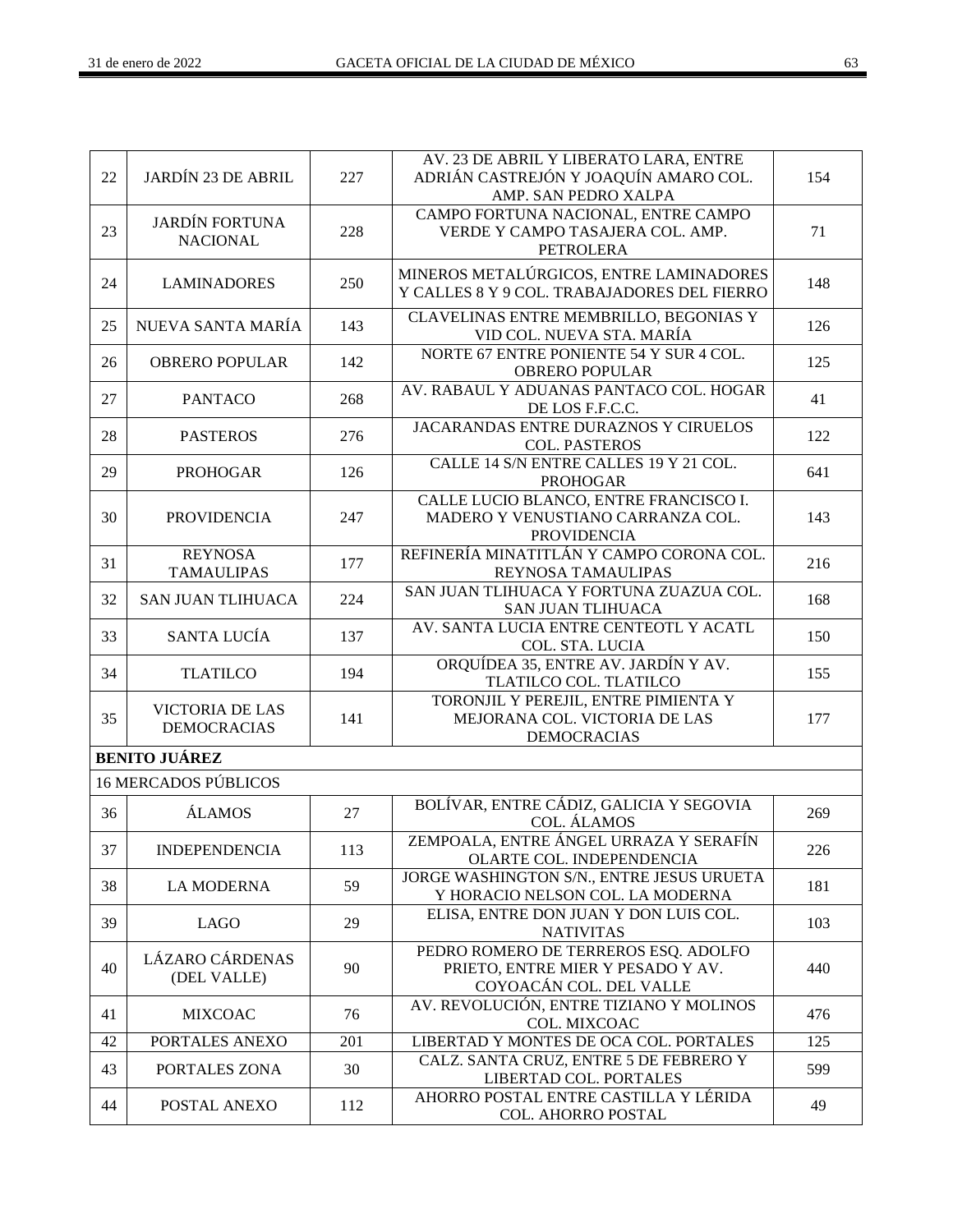| 45 | POSTAL ZONA                              | 111 | AHORRO POSTAL No 345, ENTRE CASTILLA Y TUY<br>COL. AHORRO POSTAL                                                      | 247 |  |  |  |
|----|------------------------------------------|-----|-----------------------------------------------------------------------------------------------------------------------|-----|--|--|--|
| 46 | PRIMERO DE<br><b>DICIEMBRE</b>           | 49  | YÁCATAS, UXMAL Y CDA. UXMAL COL.<br><b>NARVARTE</b>                                                                   | 244 |  |  |  |
| 47 | <b>SAN PEDRO DE LOS</b><br><b>PINOS</b>  | 97  | AV. 2, ENTRE CALLE 7 Y CALLE 9 COL. SAN PEDRO<br>DE LOS PINOS                                                         | 192 |  |  |  |
| 48 | SANTA CRUZ ATOYAC                        | 175 | AV. CUAUHTÉMOC, ENTRE CJON. MISERICORDIA<br>Y TENAYUCA COL. STA. CRUZ ATOYAC                                          | 101 |  |  |  |
| 49 | <b>SANTA MARÍA</b><br><b>NATIVITAS</b>   | 119 | EJE CENTRAL Y AV. NIÑOS HÉROES COL. NIÑOS<br>HÉROES DE CHAPULTEPEC                                                    | 97  |  |  |  |
| 50 | TLACOQUEMÉCATL                           | 122 | PATRICIO SANZ, ENTRE MIGUEL LAURENT Y SAN<br>FRANCISCO COL. DEL VALLE                                                 | 109 |  |  |  |
| 51 | <b>VEINTICUATRO DE</b><br><b>AGOSTO</b>  | 47  | ANAXÁGORAS, ENTRE LUZ SAVIÑÓN Y TORRES<br>ADALID COL. NARVARTE                                                        | 265 |  |  |  |
|    | <b>COYOACÁN</b>                          |     |                                                                                                                       |     |  |  |  |
|    | <b>22 MERCADOS PÚBLICOS</b>              |     |                                                                                                                       |     |  |  |  |
| 52 | AJUSCO MOCTEZUMA                         | 237 | AV. CORAS Y NEZAHUALPILLI, ENTRE<br>MOCTEZUMA Y SAN GUILLERMO COL. AJUSCO                                             | 232 |  |  |  |
| 53 | AJUSCO MONTSERRAT<br>(LA BOLA)           | 229 | TOTONACAS IXTLILXÓCHITL (LA BOLA) COL.<br><b>AJUSCO</b>                                                               | 233 |  |  |  |
| 54 | <b>AVANTE</b>                            | 180 | AV. DEL PARQUE Y RETORNO 50 S/N. COL.<br><b>AVANTE</b>                                                                | 101 |  |  |  |
| 55 | <b>BAZAR DEL</b><br>ARTESANO MEXICANO    | 414 | CALLE FELIPE CARRILLO PUERTO No 25 COL.<br>VILLA COYOACÁN                                                             | 550 |  |  |  |
| 56 | <b>CARMEN SERDÁN</b>                     | 303 | MANUELA MEDINA S/N. HERMANAS GONZÁLEZ Y<br>GERTRUDIS BOCANEGRA COL. CARMEN SERDÁN                                     | 116 |  |  |  |
| 57 | <b>CHURUBUSCO</b>                        | 171 | MÁRTIRES IRLANDESES, ENTRE JUAN AGUILAR Y<br>LÓPEZ Y PAZ MONTES DE OCA COL. HÉROES DEL<br>47                          | 157 |  |  |  |
| 58 | COPILCO EL ALTO                          | 347 | AV. ANACAHUITLA Y ECUINAPA S/N. COL.<br>PEDREGAL DE STO. DOMINGO                                                      | 68  |  |  |  |
| 59 | <b>COYOACÁN</b>                          | 89  | XICOTÉNCATL, ENTRE MALITZIN Y ALLENDE<br>COL. DEL CARMEN COYOACÁN                                                     | 464 |  |  |  |
| 60 | <b>EDUCACIÓN</b><br><b>PETROLERA</b>     | 259 | AVENIDA 3 Y AVENIDA 5 COL. EDUCACIÓN<br><b>PETROLERA</b>                                                              | 78  |  |  |  |
| 61 | <b>EL RELOJ</b>                          | 155 | CAL. CÁLIZ Y PRIMAVERA, CDA. DE CÁLIZ COL.<br><b>EL RELOJ</b>                                                         | 90  |  |  |  |
| 62 | <b>EL VERDE</b>                          | 412 | ROSARIO CASTELLANOS Y DOLORES GUERRERO<br>COL. UNIDAD C.T.M.                                                          | 176 |  |  |  |
| 63 | <b>EMILIANO ZAPATA</b>                   | 319 | PLAN DE AYALA Y ANENECUILCO COL. U.H.<br><b>EMILIANO ZAPATA</b>                                                       | 47  |  |  |  |
| 64 | <b>HERMOSILLO</b>                        | 368 | AMACUZAC ESQ. QUINCEO COL. HERMOSILLO                                                                                 | 45  |  |  |  |
| 65 | <b>LOS REYES</b><br>COYOACÁN             | 300 | BASALTO Y CANTERA COL. PEDREGAL STO.<br><b>DOMINGO</b>                                                                | 104 |  |  |  |
| 66 | MARGARITA MAZA DE<br><b>JUÁREZ</b>       | 311 | ORIENTAL, ENTRE TEPETLAPA Y TORRE EIFFEL<br>COL. U.H. ALIANZA POPULAR                                                 | 102 |  |  |  |
| 67 | PRADO CHURUBUSCO                         | 130 | OSA MENOR ENTRE ORIÓN Y PEGASO COL.<br>PRADO CHURUBUSCO                                                               | 117 |  |  |  |
| 68 | RUIZ CORTÍNEZ (LA<br>CRUZ)               | 199 | TEPETLAPA ENTRE CANAZOC Y TEPEPEHU COL.<br>ADOLFO RUIZ CORTINES                                                       | 95  |  |  |  |
| 69 | <b>SAN FRANCISCO</b><br><b>CULHUACÁN</b> | 236 | HEROICA ESCUELA NAVAL MILITAR #51, ENTRE<br>AV. TAXQUEÑA Y EJIDO SAN ANTONIO<br>TOMATLÁN COL. SAN FRANCISCO CULHUACÁN | 235 |  |  |  |
|    |                                          |     |                                                                                                                       |     |  |  |  |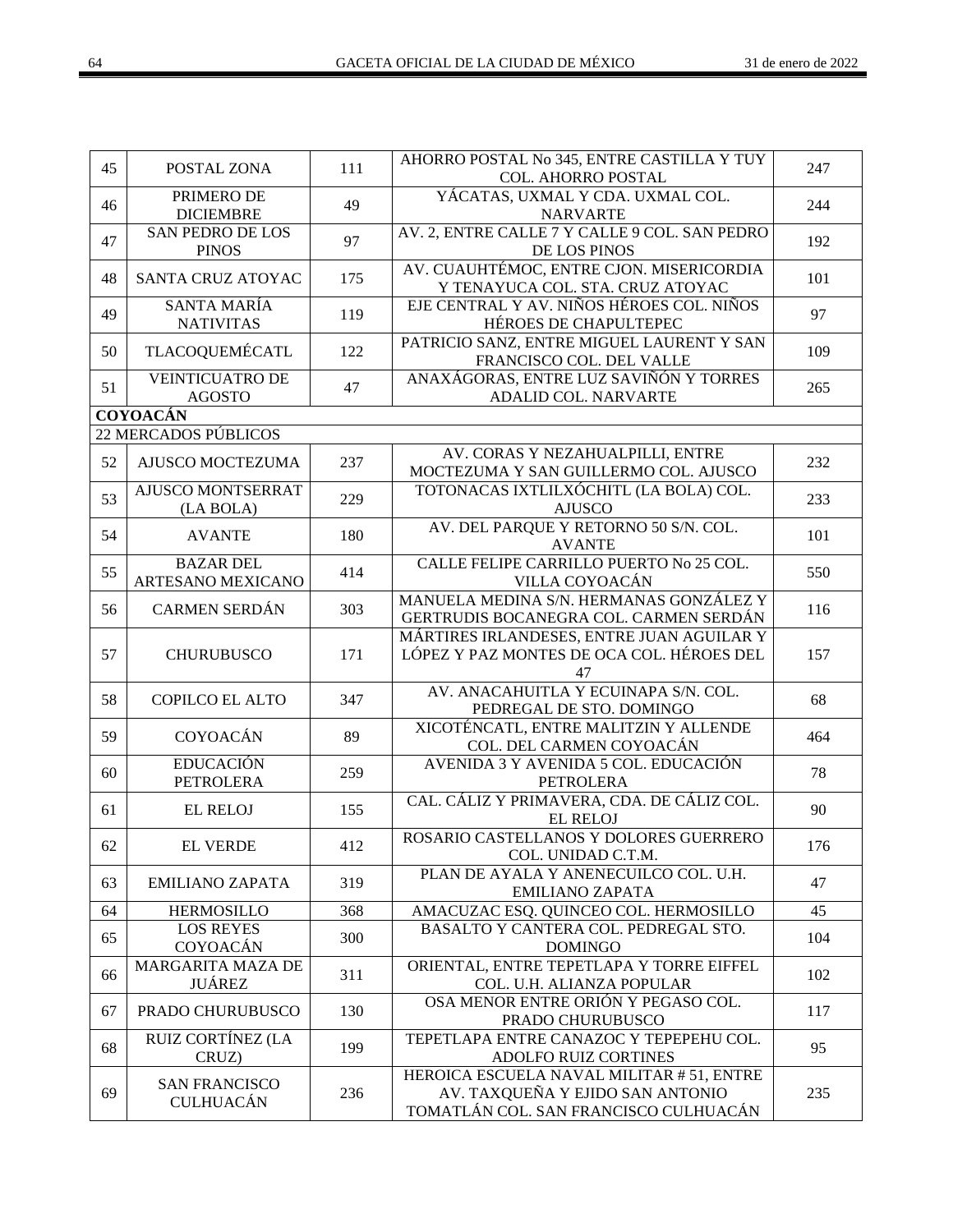| 70 | SANTA ÚRSULA<br><b>COAPA (PESCADITOS)</b>    | 154 | SAN GONZALO MZ. 933 LT. 2, ENTRE SAN<br>BENJAMÍN Y SAN CÁSTULO COL. STA. ÚRSULA<br><b>COAPA</b>      | 268 |
|----|----------------------------------------------|-----|------------------------------------------------------------------------------------------------------|-----|
| 71 | SANTO DOMINGO LAS<br><b>ROSAS</b>            | 301 | AV. PAPALOTL ENTRE ESCUINAPA Y CANAHUTLI<br>COL. PEDREGAL STO. DOMINGO                               | 105 |
| 72 | SANTO DOMINGO LOS<br><b>REYES</b>            | 340 | ZIHUATLÁN No 25 ENTRE PASCLE Y AHUEJOTE<br>COL. PEDREGAL STO. DOMINGO                                | 35  |
| 73 | <b>XOTEPINGO</b>                             | 157 | LAS ROSAS Y NOCHE BUENA COL. CIUDAD<br><b>JARDÍN</b>                                                 | 124 |
|    | <b>CUAJIMALPA</b>                            |     |                                                                                                      |     |
|    | <b>5 MERCADOS PÚBLICOS</b>                   |     |                                                                                                      |     |
| 74 | <b>CONTADERO</b>                             | 394 | 16 DE SEPTIEMBRE S/N. ENTRE VERACRUZ Y<br>ARTEAGA SALAZAR COL. CONTADERO                             | 78  |
| 75 | <b>CUAJIMALPA</b>                            | 37  | AV. VERACRUZ Y MELCHOR OCAMPO COL.<br>PUEBLO DE CUAJIMALPA                                           | 128 |
| 76 | <b>HUIZACHITO</b>                            | 378 | CAMINO A HUIZACHITO S/N, NOCHE DE PAZ Y<br>ECHANOVE COL. HUIZACHITO LA PALMA                         | 8   |
| 77 | <b>ROSA TORRES</b>                           | 262 | AV. SAN JOSÉ DE LOS CEDROS ESQ. SAUCE COL.<br>SAN JOSÉ DE LOS CEDROS                                 | 159 |
| 78 | <b>SAN MATEO</b><br><b>TLALTENANGO</b>       | 258 | MINA Y CDA. DE MINA S/N COL. SAN MATEO<br><b>TLALTENANGO</b>                                         | 32  |
|    | <b>CUAUHTÉMOC</b>                            |     |                                                                                                      |     |
|    | <b>39 MERCADOS PÚBLICOS</b>                  |     |                                                                                                      |     |
| 79 | ABELARDO L.<br><b>RODRÍGUEZ</b><br>(CORONAS) | 83  | RODRÍGUEZ PUEBLA, COLOMBIA Y CALLEJÓN DE<br><b>GIRÓN COL. CENTRO</b>                                 | 151 |
| 80 | ABELARDO L.<br>RODRÍGUEZ (ZONA)              | 16  | REP. DE VENEZUELA No 42, ENTRE RODRÍGUEZ<br>PUEBLA Y EL CARMEN COL. CENTRO                           | 246 |
| 81 | <b>BEETHOVEN</b>                             | 17  | BEETHOVEN, ADELINA PATT Y MOZART COL.<br>EXHIPÓDROMO DE PERALVILLO                                   | 792 |
| 82 | <b>BUGAMBILIA</b>                            | 28  | BUGAMBILIA, MARIANO AZUELA Y FLORES<br>MAGÓN COL. STA. MARÍA LA RIBERA                               | 201 |
| 83 | <b>COLIMA</b>                                | 158 | COLIMA 397, COL. ROMA NORTE, CP 6700                                                                 | 50  |
| 84 | <b>CUAUHTÉMOC</b>                            | 98  | LERMA, TIGRIS Y DANUBIO COL. CUAUHTÉMOC                                                              | 85  |
| 85 | <b>DOS DE ABRIL</b>                          | 10  | PENSADOR MEXICANO Y 2 DE ABRIL COL.<br><b>CENTRO</b>                                                 | 128 |
| 86 | FRANCISCO SARABIA                            | 114 | MASCAGNI, ROSSINI Y BACH COL. EXHIPÓDROMO<br>DE PERALVILLO                                           | 119 |
| 87 | <b>HIDALGO ANEXO</b>                         | 91  | DR. BARRAGÁN, ENTRE DR. BALMIS Y DR.<br>OLVERA COL. DOCTORES                                         | 428 |
| 88 | <b>HIDALGO ZONA</b>                          | 18  | DR. BARRAGÁN, ENTRE DR. BALMIS Y DR. ARCE<br>COL. DOCTORES                                           | 975 |
| 89 | <b>INSURGENTES</b>                           | 13  | LONDRES 154, ENTRE AMBERES Y FLORENCIA<br>COL. JUÁREZ                                                | 225 |
| 90 | ISABEL LA CATÓLICA                           | 96  | ISABEL LA CATÓLICA S/N, ENTRE HERNANDEZ<br>DAVALOS Y EJE 3 SUR PEÓN CONTRERAS COL.<br><b>ALGARÍN</b> | 165 |
| 91 | <b>JUÁREZ</b>                                | 8   | AV. CHAPULTEPEC, ENTRE TURÍN Y ABRAHAM<br>GONZÁLEZ COL. JUÁREZ                                       | 454 |
| 92 | <b>LA DALIA</b>                              | 19  | FRESNO No 225, ENTRE MANUEL CARPIO Y ELIGIO<br>ANCONA COL. STA. MARÍA LA RIBERA                      | 421 |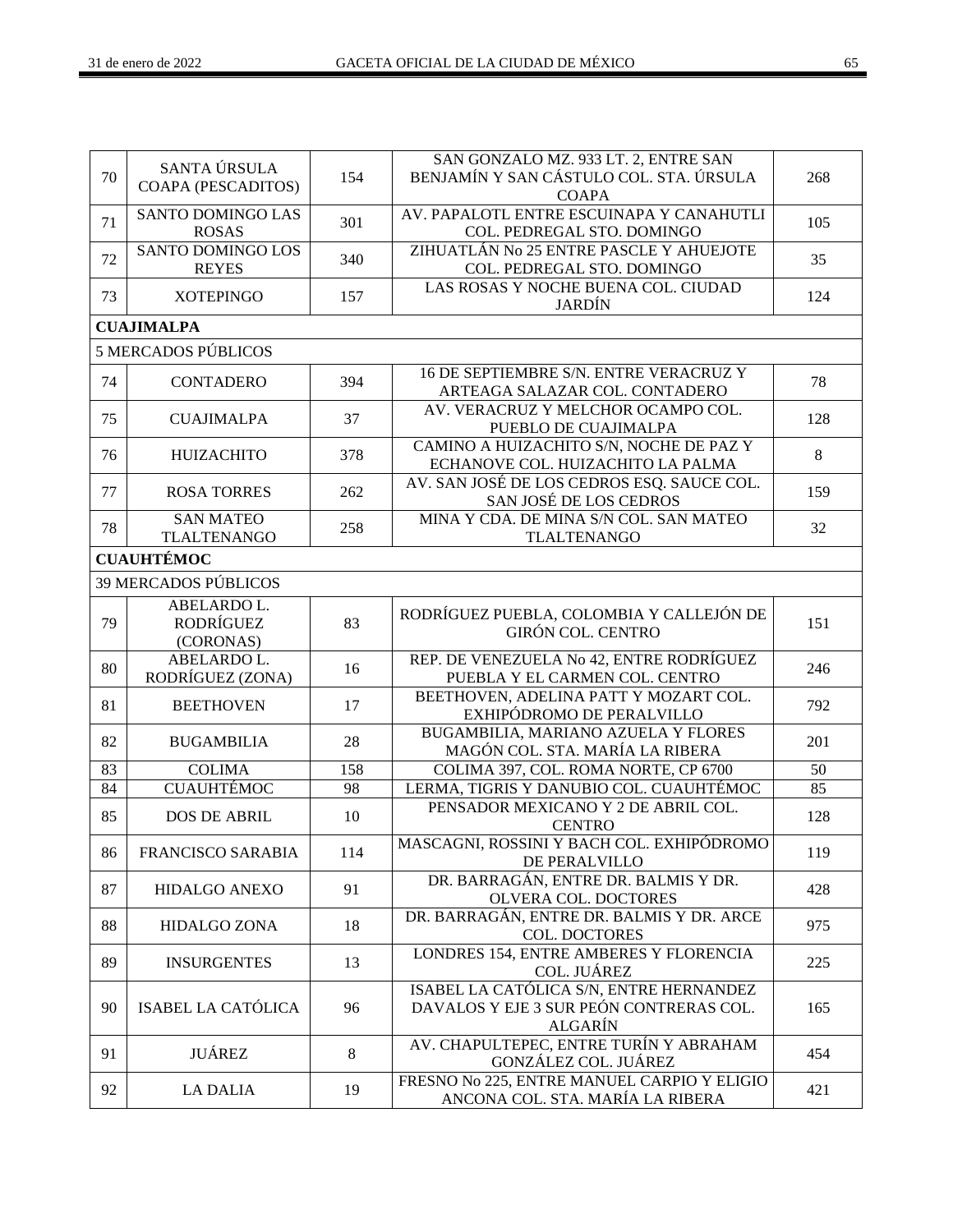| 94  | <b>LAGUNILLA SAN</b>                       | $\overline{4}$ | ECUADOR, HONDURAS, SAN CAMILITO COL.                                                                                   | 75               |
|-----|--------------------------------------------|----------------|------------------------------------------------------------------------------------------------------------------------|------------------|
|     | <b>CAMILITO</b>                            |                | <b>CENTRO</b>                                                                                                          |                  |
| 95  | <b>LAGUNILLA VARIOS</b>                    | 3              | ALLENDE ESQ. JUAN ÁLVAREZ COL. CENTRO                                                                                  | 344              |
| 96  | <b>LAGUNILLA ZONA</b>                      | $\overline{2}$ | COMONFORT Y RAYÓN COL. CENTRO                                                                                          | 573              |
| 97  | <b>MARTÍNEZ DE LA</b><br>TORRE (ANEXO)     | 5              | ZARCO Y EJE 1 NORTE COL. GUERRERO                                                                                      | 339              |
| 98  | <b>MARTÍNEZ DE LA</b><br>TORRE (ZONA)      | $\tau$         | EJE UNO NORTE MOSQUETA Y DEGOLLADO,<br>ENTRE ZARCO Y SOTO COL. GUERRERO                                                | 600              |
| 99  | MELCHOR OCAMPO                             | 20             | CAMPECHE, ENTRE MEDELLÍN Y MONTERREY<br><b>COL. ROMA</b>                                                               | 517              |
| 100 | MERCED MIXCALCO                            | 108            | CIRCUNVALACIÓN S/N ENTRE MIXCALCO Y<br><b>GUATEMALA COL. CENTRO</b>                                                    | 920              |
| 101 | MICHOACÁN                                  | 153            | TAMAULIPAS Y MICHOACÁN, ENTRE VICENTE<br>SUAREZ Y ATLIXCO COL. HIPÓDROMO CONDESA                                       | 35               |
| 102 | <b>MORELIA</b>                             | 24             | DR. VÉRTIZ Y FEDERICO GÓMEZ SANTOS COL.<br><b>DOCTORES</b>                                                             | 156              |
| 103 | PALACIO DE LAS<br><b>FLORES</b>            | 74             | LUIS MOYA Y ERNESTO PUGIBET COL. CENTRO                                                                                | 133              |
| 104 | PASAJE CHAPULTEPEC                         | 363            | AV. REFORMA SIN NUMERO DE LA PUERTA DE<br>LOS LEONES A LA TORRE MAYOR                                                  | 45               |
| 105 | PAULINO NAVARRO                            | 216            | CALZ. DE LA VIGA Y AV. DEL TALLER COL.<br>PAULINO NAVARRO                                                              | 110              |
| 106 | PEQUEÑO COMERCIO                           | 66             | 5 DE FEBRERO No 161 Y DIAGONAL 20 DE<br>NOVIEMBRE COL. OBRERA                                                          | 84               |
| 107 | <b>SAN COSME</b>                           | 6              | RIBERA DE SAN COSME Y GABINO BARREDA,<br>ENTRE ALTAMIRANO Y ICAZBALETA COL. SAN<br><b>RAFAEL</b>                       | 533              |
| 108 | SAN JOAQUÍN (ANEXO)                        | 110            | ELORDUY, SCHUBERT Y LIZT COL. PERALVILLO                                                                               | $\overline{275}$ |
|     |                                            |                |                                                                                                                        |                  |
| 109 | <b>SAN JOAQUÍN ZONA</b><br>(PERALVILLO)    | 22             | ERNESTO ELORDUY, ENTRE LIZT Y SHUBERT<br><b>COL. PERALVILLO</b>                                                        | 477              |
| 110 | <b>SAN JUAN ARCOS DE</b><br><b>BELEM</b>   | 78             | ARCOS DE BELEM Y LÓPEZ, ENTRE EJE CENTRAL<br>Y LÓPEZ COL. CENTRO                                                       | 399              |
| 111 | <b>SAN JUAN</b><br><b>CURIOSIDADES</b>     | 86             | AYUNTAMIENTO, ARANDA Y BUEN TONO COL.<br><b>CENTRO</b>                                                                 | 176              |
| 112 | <b>SAN JUAN PUGIBET</b>                    | 77             | ERNESTO PUGIBET, ENTRE LUIS MOYA Y BUEN<br>TONO COL. CENTRO                                                            | 361              |
| 113 | <b>SAN LUCAS</b>                           | 9              | ESCUELA MEDICO MILITAR, CJON. DEL<br>HORMIGUERO Y CJON. DE SAN MIGUEL COL.<br><b>CENTRO</b>                            | 254              |
| 114 | <b>TEPITO FIERROS</b><br><b>VIEJOS</b>     | 23             | TENOCHTITLAN, MATAMOROS Y TOLTECAS COL.<br><b>MORELOS</b>                                                              | 661              |
| 115 | <b>TEPITO ROPA Y TELAS</b><br>(GRANADITAS) | 60             | EJE 1 NORTE Y AZTECAS, ENTRE ARGENTINA Y<br>COSTA RICA COL. MORELOS                                                    | 709              |
| 116 | <b>TEPITO VARIOS</b>                       | 36             | MATAMOROS, TOLTECAS Y RIVERO COL.                                                                                      | 562              |
| 117 | <b>TEPITO ZONA</b>                         | 14             | <b>MORELOS</b><br>TOLTECAS, BARTOLOMÉ DE LAS CASAS Y<br>MATAMOROS COL. MORELOS                                         | 522              |
|     | <b>GUSTAVO A. MADERO</b>                   |                |                                                                                                                        |                  |
|     | 53 MERCADOS PÚBLICOS                       |                |                                                                                                                        |                  |
| 118 | <b>ALFREDO ROBLES</b><br><b>DOMÍNGUEZ</b>  | 366            | ALFREDO ROBLES DOMÍNGUEZ E INSURGENTES<br>NORTE COL. GUADALUPE INSURGENTES<br>PUERTO TAMPICO Y PUERTO ACAPULCO, PUERTO | 61               |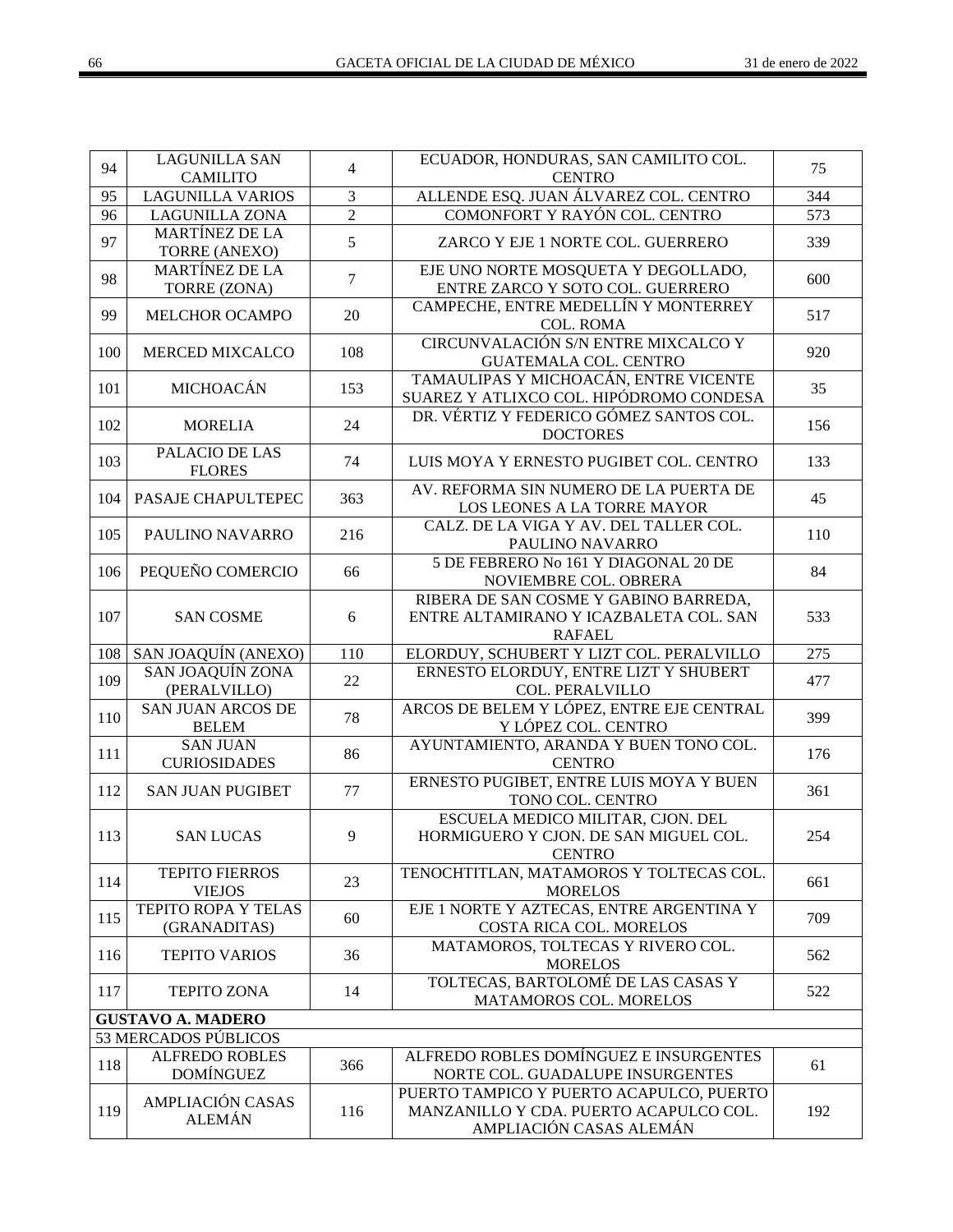| 120 | AMPLIACIÓN GABRIEL                                           | 277             | EVA SAMANO DE LÓPEZ MATEOS Y RODOLFO<br>MÉNDEZ COL. AMPLIACIÓN GABRIEL                            | 78  |
|-----|--------------------------------------------------------------|-----------------|---------------------------------------------------------------------------------------------------|-----|
|     | <b>HERNANDEZ</b>                                             |                 | <b>HERNANDEZ</b>                                                                                  |     |
| 121 | <b>BONDOJITO</b>                                             | 161             | HENRY FORD Y NORTE 72A COL. BONDOJITO                                                             | 181 |
| 122 | <b>CAMPESTRE ARAGÓN</b>                                      | 272             | CALLE ESFUERZO "A" ESQ. CAMINO CENTRAL<br>SUR COL. CAMPESTRE ARAGÓN                               | 137 |
| 123 | <b>CARRERA</b><br>LARDIZÁBAL                                 | 50              | LUIS DE LA ROSA Y LEÓN GUZMÁN COL.<br>CONSTITUCIÓN DE LA REPUBLICA                                | 131 |
| 124 | <b>CUATRO DE FEBRERO</b>                                     | 404             | RODOLFO MÉNDEZ Y PERIFÉRICO COL.<br>AMPLIACIÓN GABRIEL HERNANDEZ                                  | 120 |
| 125 | <b>CUAUTEPEC</b>                                             | 405             | 5 DE MAYO Y FRANCISCO VILLA ESQ. 18 DE<br>MARZO COL. CUAUTEPEC                                    | 74  |
| 126 | <b>CUCHILLA DEL</b><br><b>TESORO</b>                         | 338             | AV. CUHILLA DEL TESORO Y AV. DEL PARQUE<br>COL. CUCHILLA DEL TESORO                               | 128 |
| 127 | <b>DIEZ DE MAYO</b>                                          | 56              | ORIENTE 87, NORTE 84 Y ORIENTE 89 COL. NUEVA<br><b>TENOCHTITLAN</b>                               | 390 |
| 128 | <b>EMILIANO ZAPATA</b>                                       | 57              | ORIENTE 95 Y NORTE 60 COL. EMILIANO ZAPATA                                                        | 301 |
| 129 | <b>ESTRELLA</b>                                              | $\overline{54}$ | JOYAS ENTRE ÓPALO Y ESCUELA COL. ESTRELLA                                                         | 124 |
| 130 | <b>FERNANDO CASAS</b><br><b>ALEMÁN</b>                       | 156             | RUBLOS, CAIRO Y PESETAS COL. CERRO PRIETO                                                         | 222 |
| 131 | <b>FERROPLAZA</b>                                            | 410             | CALLE ALBERTO HERRERA, ENTRE 5 DE FEBRERO<br>Y JUAN BERNARDINO, COLONIA ARAGÓN LA<br><b>VILLA</b> | 430 |
| 132 | <b>GABRIEL HERNANDEZ</b>                                     | 69              | AV. CENTENARIO Y CERRITO COL. GABRIEL<br><b>HERNANDEZ</b>                                         | 214 |
| 133 | <b>GERTRUDIS SÁNCHEZ</b>                                     | 58              | NORTE 82B ESQ. HENRY FORD, ENTRE NORTE 84 Y<br>NORTE 82 COL. GERTRUDIS SÁNCHEZ                    | 215 |
| 134 | <b>JUAN GONZÁLEZ</b><br><b>ROMERO</b>                        | 160             | AV. DE LAS FLORES Y CALLE GLORIA, ENTRE<br>MADRE SELVA Y ALCATRAZ COL. GONZÁLEZ<br><b>ROMERO</b>  | 201 |
| 135 | LINDAVISTA VALLEJO<br><b>PATERA</b>                          | 366-1           | AV. PONIENTE 152 ENTRE AV. 100 MTS. Y<br>VALLEJO COL. LINDAVISTA VALLEJO                          | 86  |
| 136 | MA. ESTHER ZUNO<br>DEECHEVERRIA                              | 330             | AQUILES SERDÁN Y FRAY JUAN DE ZUMÁRRAGA<br>COL. VILLA GUSTAVO A. MADERO                           | 90  |
| 137 | <b>MAGDALENA DE LAS</b><br><b>SALINAS (NUEVA</b><br>VALLEJO) | 193             | PONIENTE 122, ENTRE NORTE 19A NORTE 21 Y<br>PTE. 126 COL. NUEVA VALLEJO                           | 86  |
| 138 | MARTÍN CARRERA                                               | 117             | V. GUERRERO Y JOSÉ J. HERRERA COL. MARTÍN<br><b>CARRERA</b>                                       | 241 |
| 139 | <b>MAXIMINO ÁVILA</b><br><b>CAMACHO</b>                      | 127             | PONIENTE 112, NORTE 1B Y NORTE 1C COL. M.<br>ÁVILA CAMACHO                                        | 130 |
| 140 | <b>PANAMERICANA</b>                                          | 145             | PONIENTE 122 Y NORTE 9 COL. PANAMERICANA                                                          | 430 |
| 141 | <b>PRADERA</b>                                               | 242             | MALINCHE Y POPOCATÉPETL COL. LA PRADERA                                                           | 106 |
| 142 | PRIMERO DE<br><b>SEPTIEMBRE</b>                              | 354             | BORODIN, CLAVE Y PUCCINI COL. VALLEJO                                                             | 244 |
| 143 | PROGRESO NACIONAL                                            | 73              | CALLE 28 ENTRE CALLE 11 Y CALLE 12 COL.<br>PROGRESO NACIONAL                                      | 274 |
| 144 | <b>PROVIDENCIA</b>                                           | 136             | ZACATECAS, MORELOS Y OAXACA COL.<br><b>PROVIDENCIA</b>                                            | 193 |
| 145 | PUEBLO DE SAN JUAN<br>DE ARAGÓN                              | 185             | RIO GUADALUPE, JARDÍN REVOLUCIÓN Y J. M.<br>MORELOS COL. PUEBLO SAN JUAN DE ARAGÓN                | 64  |
| 146 | RAMÓN CORONA                                                 | 45              | CONSTANCIA S/N, ENTRE RIO BLANCO Y NECAXA<br>COL. INDUSTRIAL                                      | 458 |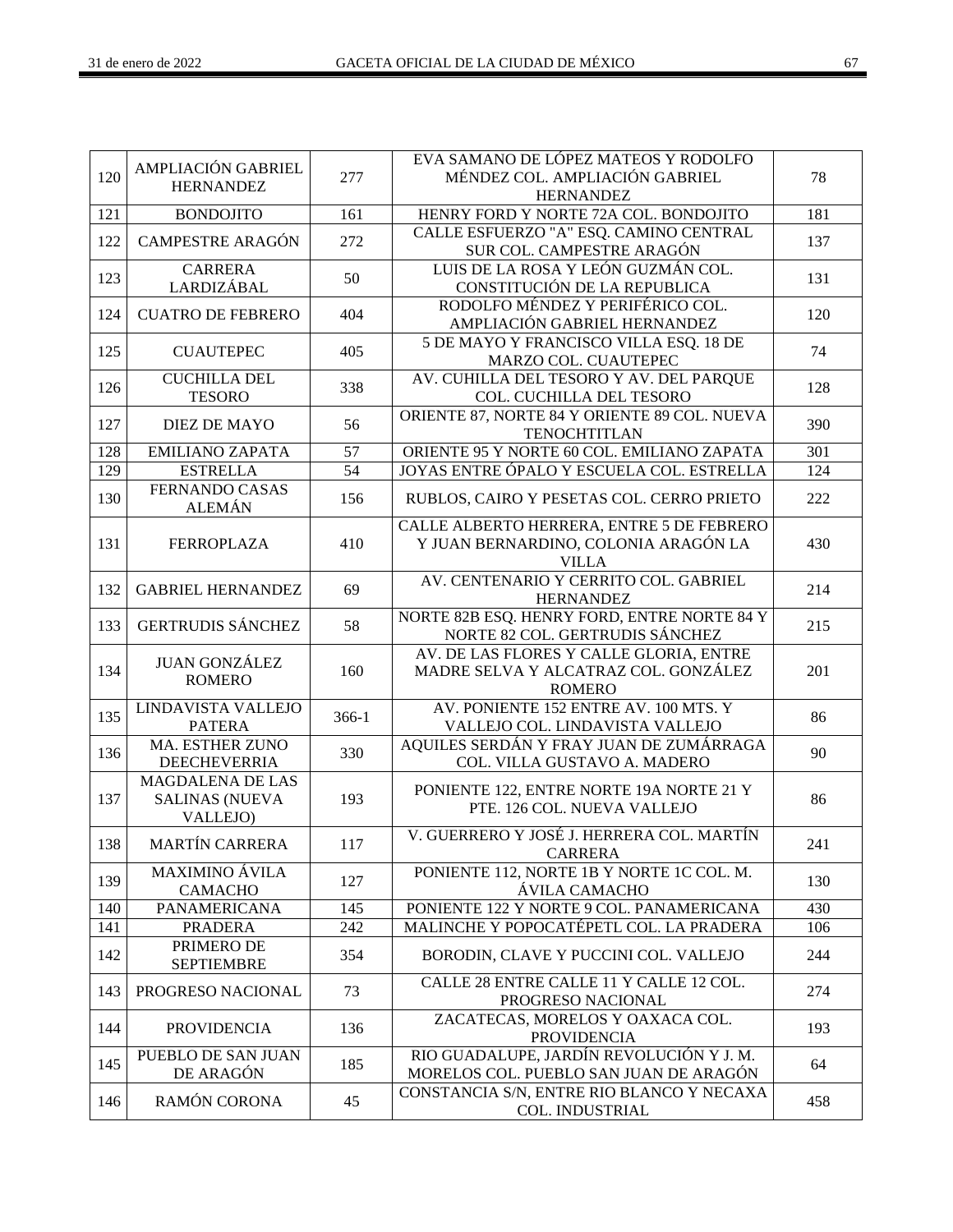| 147 | <b>RIO BLANCO</b>                                | 53  | CONGRESO DE LA UNIÓN, ENTRE ORIENTE 95 Y<br>ORIENTE 91 COL. MÁRTIRES DE RÍO BLANCO                                                                  | 454 |
|-----|--------------------------------------------------|-----|-----------------------------------------------------------------------------------------------------------------------------------------------------|-----|
| 148 | SALVADO DIAZ MIRÓN                               | 62  | NORTE 66A, ORIENTE 155 Y NORTE 66 COL.<br>SALVADOR DÍAZ MIRÓN                                                                                       | 150 |
| 149 | <b>SAN BARTOLO</b><br><b>ATEPEHUACAN</b>         | 188 | AV. MONTEVIDEO No 500 ENTRE CALLE LOMA Y<br>MANDUJANO COL. SAN BARTOLO ATEPEHUACAN                                                                  | 159 |
| 150 | <b>SAN FELIPE DE JESUS</b>                       | 205 | HIDALGO ENTRE TAMAZULA Y APATZINGÁN<br>COL. SAN FELIPE DE JESÚS                                                                                     | 269 |
| 151 | SAN JUAN DE ARAGÓN<br><b>UNIDAD2</b>             | 218 | AV. 506, 553 Y 549 COL. SAN JUAN DE ARAGÓN<br><b>UNIDAD2</b>                                                                                        | 193 |
| 152 | SAN JUAN DE ARAGÓN<br><b>UNIDAD 3</b>            | 219 | AV. 606, 597 Y 595 COL. SAN JUAN DE ARAGÓN<br><b>UNIDAD 3</b>                                                                                       | 108 |
| 153 | SAN JUAN DE ARAGÓN<br>UNIDAD 4 Y 5               | 336 | CALLE 625 Y CALLE 623 ENTRE CALLE 604 Y<br>CALLE 606 COL. SAN JUAN DE ARAGÓN UNIDAD 4<br>Y <sub>5</sub>                                             | 232 |
| 154 | SAN JUAN DE ARAGÓN<br><b>UNIDAD 6</b>            | 339 | AV. 506, 553 Y 549 SAN JUAN DE ARAGÓN UNIDAD<br>6                                                                                                   | 169 |
| 155 | SAN JUAN DE ARAGÓN<br><b>UNIDAD7</b>             | 204 | AV. 414, ENTRE 481 Y 483 COL. SAN JUAN DE<br>ARAGÓN UNIDAD 7                                                                                        | 190 |
| 156 | SAN JUAN DE ARAGÓN<br><b>UNIDAD I</b>            | 121 | AV. 517 Y 521 COL. SAN JUAN DE ARAGÓN<br><b>UNIDAD1</b>                                                                                             | 190 |
| 157 | <b>SAN PEDRO EL CHICO</b>                        | 329 | AV. TALISMÁN Y NORTE 94 COL. SAN PEDRO EL<br><b>CHICO</b>                                                                                           | 51  |
| 158 | <b>SAN PEDRO</b><br>ZACATENCO                    | 189 | LA RIOJA Y MANIZALES, ENTRE MANIZALES Y<br>RAMIRIQUÍ COL. SAN PEDRO ZACATENCO                                                                       | 111 |
| 159 | SANTA ISABEL TOLA                                | 221 | CUAUHTÉMOC Y CACAMA COL. STA. ISABEL<br><b>TOLA</b>                                                                                                 | 67  |
| 160 | SANTA MARÍA<br><b>TICOMÁN</b>                    | 176 | AV. 21 DE MARZO Y CALLE 1810 COL. BARRIO LA<br><b>LAGUNILLA</b>                                                                                     | 119 |
| 161 | <b>SANTA ROSA</b>                                | 164 | CALLE 26, ENTRE CALLE 28A Y CALZ. VALLEJO<br><b>COL. SANTA ROSA</b>                                                                                 | 167 |
| 162 | TRES ESTRELLAS                                   | 71  | CALLE ONIQUINA ESQ. TESORO COL. TRES<br><b>ESTRELLAS</b>                                                                                            | 122 |
| 163 | VASCO DE QUIROGA                                 | 70  | BARTOLOMÉ DE OLMEDO Y FRAY JUAN DE<br>PADILLA COL. VASCO DE QUIROGA                                                                                 | 212 |
| 164 | VEINTICINCO DE JULIO                             | 302 | EJIDO Y CANAL DE DESAGÜE, ENTRE CANAL Y<br>CUAUHTÉMOC COL. VEINTICINCO DE JULIO                                                                     | 249 |
| 165 | <b>VEINTICUATRO DE</b><br><b>SEPTIEMBRE</b>      | 365 | RET. TRÉBOL TULLA Y PITACANTO COL. U.H.<br><b>PRADERA</b>                                                                                           | 78  |
| 166 | <b>VICENTE GUERRERO</b><br>(NUEVA<br>ATZACOALCO) | 123 | CALLE 314 ENTRE CALLE 311 Y 313 COL. NUEVA<br><b>ATZACOALCO</b>                                                                                     | 386 |
| 167 | <b>VILLA COMIDAS</b><br>(VIEJO)                  | 81  | 5 DE FEBRERO ENTRE ECHEVERRIA Y PEDRO<br>MARÍA ANAYA COL. GUSTAVO A. MADERO                                                                         | 209 |
| 168 | <b>VILLA ZONA</b>                                | 34  | 5 DE FEBRERO ENTRE MATAMOROS E ITURBIDE<br>COL. GUSTAVO A. MADERO                                                                                   | 938 |
| 169 | <b>CHALMA DE</b><br><b>GUADALUPE</b>             | 337 | AVENIDA SAN MIGUEL CHALMA, MANZANA 53,<br>LOTE 8, ESQUINA CON ESTADO DE MÉXICO<br>COLONIA CHALMA DE GUADALUPE, ALCALDÍA<br><b>GUSTAVO A. MADERO</b> | 62  |
| 170 | <b>NARCISO BASSOLS</b>                           | 341 | AVENIDA 699 ESQUINA CON AVENIDA 602,<br>COLONIA C.T.M. ARAGÓN, ALCALDÍA GUSTAVO<br>A. MADERO                                                        | 110 |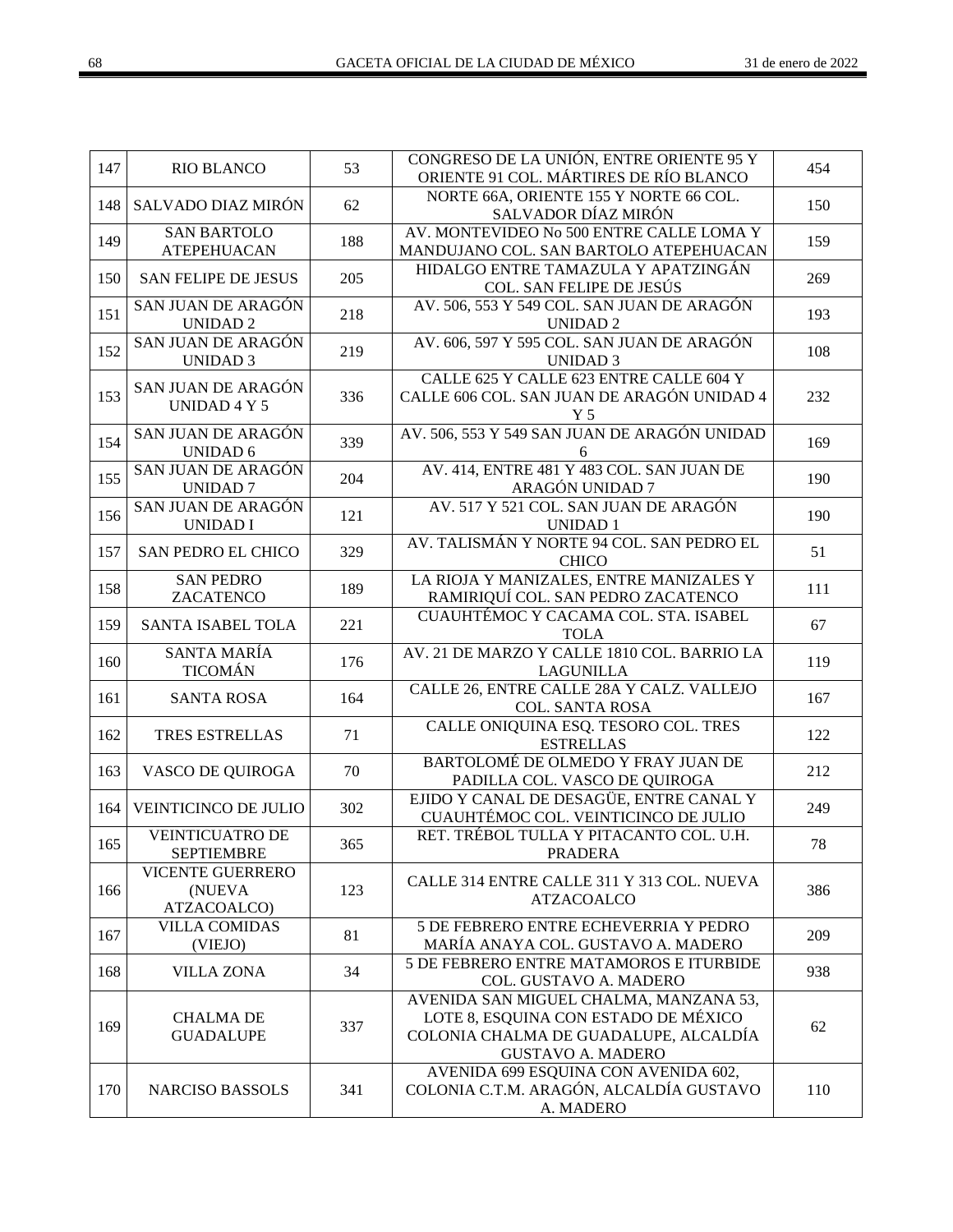|     | <b>IZTACALCO</b>                                   |     |                                                                                                                     |     |
|-----|----------------------------------------------------|-----|---------------------------------------------------------------------------------------------------------------------|-----|
|     | <b>18 MERCADOS PÚBLICOS</b>                        |     |                                                                                                                     |     |
| 171 | <b>AGRÍCOLA ORIENTAL</b>                           | 87  | ORIENTE 237, SUR 16 Y SUR 12 ROJO GÓMEZ COL.<br>AGRÍCOLA ORIENTAL                                                   | 344 |
| 172 | <b>APATLACO</b>                                    | 206 | AV. APATLACO S/N. ENTRE GALEANA Y LA VIGA<br>COL. BENITO JUÁREZ                                                     | 131 |
| 173 | <b>BRAMADERO</b>                                   | 135 | SUR 163, OTE. 108 Y OTE. 110 COL. RAMOS MILLAS                                                                      | 278 |
| 174 | EJIDOS DE LA<br><b>MAGDALENA</b><br><b>MIXHUCA</b> | 334 | HORTALIZA Y TRIGO S/N ENTRE THE Y OTE. 106<br>COL. EJIDO MAGDALENA MIXHUCA                                          | 104 |
| 175 | <b>EL RODEO</b>                                    | 255 | ERNESTO P. URUCHURTU Y CALLE 28 COL. EL<br><b>RODEO</b>                                                             | 68  |
| 176 | <b>IZTACALCO</b>                                   | 38  | CALZ. DE LA VIGA ESQ. TEZONTLE, ENTRE AV.<br>SAN MIGUEL COL. BARRIO LA ASUNCIÓN                                     | 102 |
| 177 | JOSÉ LÓPEZ PORTILLO                                | 352 | AV. CENTRAL, ENTRE AV. NORTE Y EJE UNO<br>NORTE COL. PANTITLÁN                                                      | 352 |
| 178 | <b>JUVENTINO ROSAS</b>                             | 134 | SUR 117B ESQ. AV. DEL RECREO, ENTRE 117B Y<br>117 COL. JUVENTINO ROSAS                                              | 208 |
| 179 | <b>LA CRUZ</b>                                     | 147 | CALZ. COYUYA Y AV. HIDALGO COL. DE LA CRUZ                                                                          | 249 |
| 180 | <b>LEANDRO VALLE</b>                               | 212 | ORIENTE 253, ENTRE SUR 20 Y SUR 22 COL. AMP.<br>AGRÍCOLA ORIENTAL                                                   | 197 |
| 181 | <b>MILITAR MARTE</b>                               | 109 | PLAYA AZUL Y PLAYA TABACHINES COL.<br><b>MILITAR MARTE</b>                                                          | 158 |
| 182 | PANTITLÁN CALLE 4                                  | 118 | CALLE 4, ENTRE AV. NORTE Y PRIV. DE LA<br>ESCUELA COL. PANTITLÁN                                                    | 271 |
| 183 | <b>SAN MIGUEL</b><br><b>IZTACALCO</b>              | 345 | EJE 3 OTE. FCO. DEL PASO Y TRONCOSO ESQ.<br>JULIO GARCÍA, ENTRE RECREO Y BUSTAMANTE<br>COL. BARRIO SAN MIGUEL       | 90  |
| 184 | <b>SANTA ANITA</b>                                 | 202 | AV. ANDRÉS MOLINA ENRÍQUEZ, ENTRE SANTA<br>ANITA Y PLUTARCO ELÍAS CALLES COL.<br><b>VIADUCTO PIEDAD</b>             | 117 |
| 185 | <b>TLACOTAL</b>                                    | 139 | AV. 5, OTE. 100, ENTRE SUR 125 Y AV. 5 COL.<br>RAMOS MILLÁN                                                         | 273 |
| 186 | <b>VEINTICUATRO DE</b><br><b>DICIEMBRE</b>         | 198 | CALLE 7, ENTRE AV. PUEBLA Y PRIV. DEL VALLE<br>COL. PANTITLÁN                                                       | 203 |
| 187 | <b>RÍO FRÍO</b>                                    | 331 | CALLE ORIENTE 110, ORIENTE 112, SUR 177 Y SUR<br>183, COLONIA GABRIEL RAMOS MILLÁN<br>BRAMADERO, ALCALDÍA IZTACALCO | 492 |
| 188 | <b>LEONA VICARIO</b>                               | 332 | CALLE AÑIL NÚMERO 151 (LOTE 3 MANZANA "A"),<br>COLONIA GRANJAS MÉXICO, ALCALDÍA<br><b>IZTACALCO</b>                 | 85  |
|     | <b>IZTAPALAPA</b>                                  |     |                                                                                                                     |     |
|     | 21 MERCADOS PÚBLICOS                               |     |                                                                                                                     |     |
| 189 | <b>CONSTITUYENTES DE</b><br>1917                   | 243 | PERIFÉRICO S/N, ENTRE CANDICO AGUILAR Y<br>ANTONIO HIDALGO COL. CONSTITUCIÓN DE 1917                                | 184 |
| 190 | <b>CULHUACÁN</b>                                   | 186 | AV. TLÁHUAC ESQ. AGUSTÍN DE ITURBIDE,<br>ENTRE INDEPENDENCIA Y CAL. TAZQ. COL.<br>PUEBLO CULHUACÁN                  | 109 |
| 191 | ESCUADRÓN 201                                      | 131 | RODOLFO USIGLI, ENTRE JOSÉ ESPINOZA<br>FUENTES Y FAUSTO VEGA COL. ESCUADRÓN 201                                     | 306 |
| 192 | FRANCISCO VILLA                                    | 291 | FELIPE ÁNGELES Y RODOLFO PRIETO COL.<br>FRANCISCO VILLA                                                             | 104 |
| 193 | <b>GUADALUPE DEL</b><br><b>MORAL</b>               | 239 | AGUSTÍN MELGAR, ENTRE HIDALGO Y<br>GUERRERO COL. GUADALUPE DEL MORAL                                                | 118 |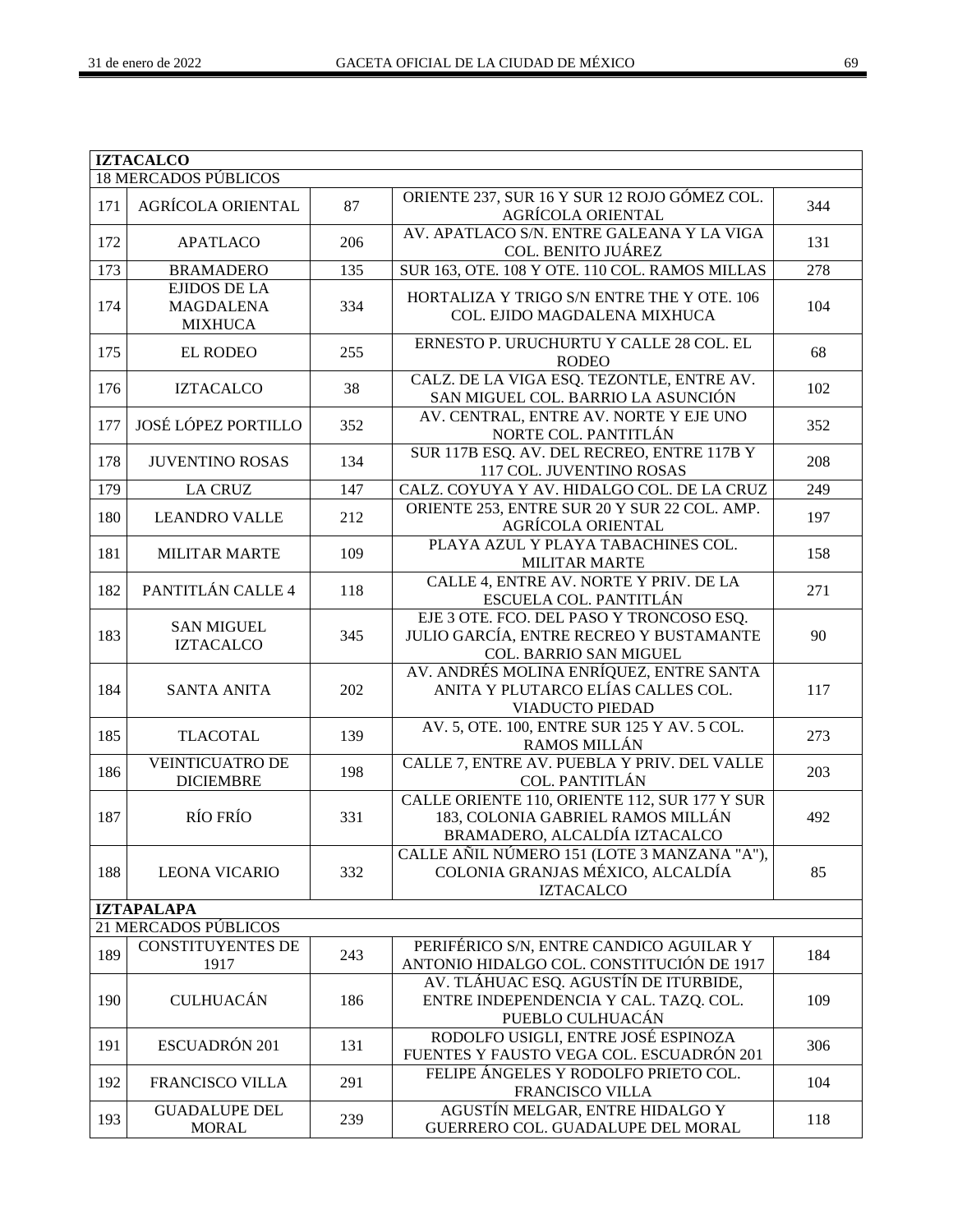| 194 | <b>IZTAPALAPA</b>                                 | 39  | AYUNTAMIENTO E HIDALGO, ENTRE<br>CUAUHTÉMOC Y LERDO COL. BARRIO SAN                                            | 200              |
|-----|---------------------------------------------------|-----|----------------------------------------------------------------------------------------------------------------|------------------|
|     |                                                   |     | <b>PABLO</b>                                                                                                   |                  |
| 195 | <b>JACARANDAS</b>                                 | 294 | MANLIO FABIO ALTAMIRANO ENTRE GUILLERMO<br>GONZÁLEZ CAMARENA COL. JACARANDAS                                   | 86               |
| 196 | <b>JUAN DE LA BARRERA</b>                         | 230 | CORONEL BENITO S. ZENEA, ENTRE PABLO<br>GARCÍA Y JUAN ENRÍQUEZ COL. JUAN ESCUTIA                               | 174              |
| 197 | <b>LA PURÍSIMA</b>                                | 213 | AV. HIDALGO ESQ. QUETZAL COL. LA PURÍSIMA                                                                      | $\overline{121}$ |
|     |                                                   |     | SILOS Y GANADEROS, ENTRE GRANJEROS Y                                                                           |                  |
| 198 | PROGRESO DEL SUR                                  | 129 | GANADEROS COL. PROGRESO DEL SUR                                                                                | 135              |
| 199 | <b>SAN ANDRÉS</b><br><b>TETEPILCO</b>             | 120 | HUELTACO Y NORMANDÍA, ENTRE A. MOLINA<br>ENRÍQUEZ Y EMILIANO CARRAZA COL. SAN<br>ANDRÉS TETEPILCO              | 207              |
|     |                                                   |     |                                                                                                                |                  |
| 200 | SAN JOSÉ ACULCO                                   | 246 | CHURUBUSCO Y VERACRUZ, ENTRE CDA. DE<br>VERACRUZ Y RIO CHURUBUSCO COL. ACULCO<br><b>PUEBLO</b>                 | 121              |
| 201 | <b>SAN JUANICO</b>                                | 191 | DIBUJANTE S/N ESQ. SAN JUANICO, ENTRE<br>VICENTE GUERRERO COL. SAN JUANICO                                     | 108              |
|     |                                                   |     | <b>NEXTIPAN</b>                                                                                                |                  |
|     |                                                   |     | DESPOSORIOS Y CANDELABROS, ENTRE FCO.                                                                          |                  |
| 202 | <b>SAN LORENZO</b>                                | 226 | JAVIER SALAZAR Y ECHAVE RIOJA COL. PUEBLO                                                                      | 196              |
|     | <b>TEZONCO</b>                                    |     | DE SAN LORENZO TEZONCO                                                                                         |                  |
|     | <b>SAN LORENZO</b>                                |     | ZACANI Y TRINIDAD, ENTRE ZACANI Y JUSTINA                                                                      |                  |
| 203 | XICOTÉNCATL                                       | 208 | COL. SAN LORENZO XICOTÉNCATL                                                                                   | 105              |
|     | <b>SANTA CRUZ</b>                                 |     | CALLE 55 S/N. ENTRE CALLE 4 Y CALLE 6 COL.                                                                     |                  |
| 204 | MEYEHUALCO                                        | 200 | STA. CRUZ MEYEHUALCO                                                                                           | 146              |
|     | <b>SANTA MARÍA</b>                                |     | AV. PALMAS No 17, ENTRE EJIDOS Y PRIMAVERA                                                                     |                  |
| 205 | <b>AZTAHUACAN</b>                                 | 63  | E HIDALGO COL. PUEBLO STA. MARÍA                                                                               | 106              |
| 206 | <b>SECTOR POPULAR</b>                             | 128 | SUR 101A ESQ. ALFONSO TORO, ENTRE RIO                                                                          | 221              |
|     |                                                   |     | CHURUBUSCO Y SUR 101 COL. SECTOR POPULAR                                                                       |                  |
| 207 | <b>SIFÓN</b>                                      | 223 | AV. ROSAL Y SANTA MARÍA COL. MAGDALENA                                                                         | 156              |
|     |                                                   |     | <b>ATLAZOPA</b>                                                                                                |                  |
|     | <b>VEINTICUATRO DE</b>                            |     | 10 DE AGOSTO DE 1860 Y 24 DE ABRIL ENTRE                                                                       |                  |
| 208 | <b>FEBRERO</b>                                    | 316 | BATALLA DE PASO OVEJAS COL. LEYES DE                                                                           | 124              |
|     |                                                   |     | <b>REFORMA</b>                                                                                                 |                  |
| 209 | <b>CANANEA</b>                                    | 333 | CALLE DAMIANA GUACEPIL Y ACAHUATL,<br>COLONIA EL MOLINO, ALCALDÍA IZTAPALAPA                                   | 158              |
|     | <b>MAGDALENA CONTRERAS</b>                        |     |                                                                                                                |                  |
|     | <b>5 MERCADOS PÚBLICOS</b>                        |     |                                                                                                                |                  |
| 210 | <b>CERRO DEL JUDÍO</b>                            | 383 | INDEPENDENCIA ESQ. SAN BERNABÉ, COL.<br><b>BARRIOS SIERRA</b>                                                  | 91               |
| 211 | <b>CONTRERAS LA CRUZ</b>                          | 384 | ÁLVARO OBREGÓN S/N. ENTRE ÁLVARO<br>OBREGÓN Y CAMINO REAL LOS POLLITOS COL.<br>LA CRUZ BARRIO DE LA CONCEPCIÓN | 96               |
| 212 | <b>MAGDALENA</b><br><b>CONTRERAS (LA</b><br>LOMA) | 132 | JOSÉ MORENO SALIDO S/N. ENTRE PROVIDENCIA<br>Y FRESNO COL. BARRANCA SECA                                       | 90               |
| 213 | <b>TIHUATLÁN</b>                                  | 261 | TIHUATLÁN S/N. ENTRE PAPALOAPAN Y 19 DE<br>AGOSTO COL. SAN JERÓNIMO ACULCO                                     | 38               |
| 214 | <b>TURÍSTICO</b><br><b>MAGDALENA</b>              | 170 | EMILIO CARRANZA S/N. ANDADOR EL ROSAL Y<br>EMILIO CARRANZA COL. PUEBLO DE LA<br><b>MAGDALENA</b>               | 39               |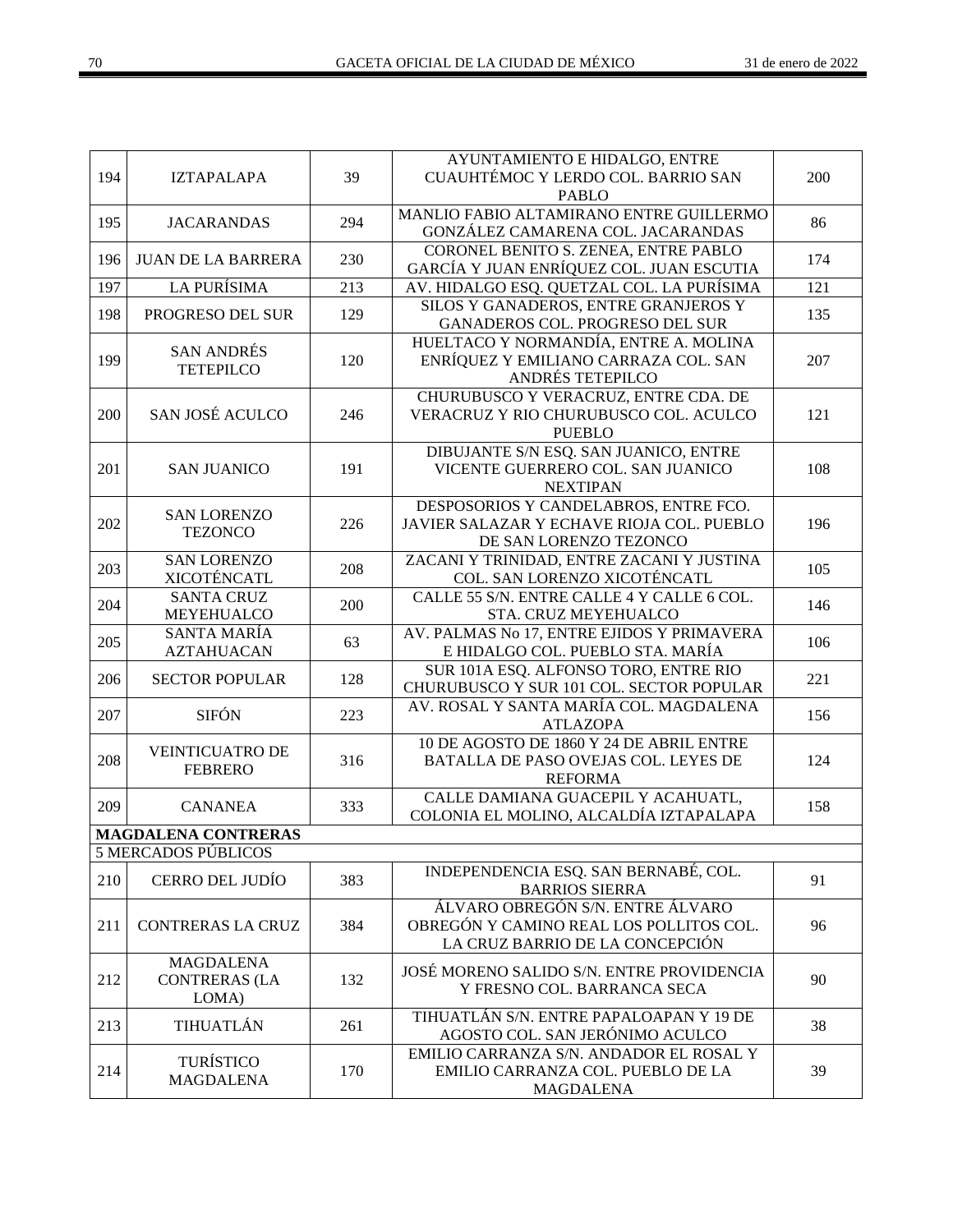|     | <b>MIGUEL HIDALGO</b>                                |     |                                                                                                                 |      |  |
|-----|------------------------------------------------------|-----|-----------------------------------------------------------------------------------------------------------------|------|--|
|     | <b>19 MERCADOS PÚBLICOS</b>                          |     |                                                                                                                 |      |  |
| 215 | <b>AMÉRICA</b>                                       | 124 | SUR 128, CORONEL CAMACHO Y GENERAL TOLA<br><b>COL. AMÉRICA</b>                                                  | 307  |  |
| 216 | ANÁHUAC ANEXO                                        | 72  | TLALOC Y ATZAYACATL, ENTRE TIZOC Y<br>TONANTZIN COL. TLAXPANA                                                   | 280  |  |
| 217 | ANÁHUAC ZONA                                         | 11  | TLALOC Y ATZAYACATL, ENTRE<br>NETZAHUALPILLI Y TONANTZIN COL. TLAXPANA                                          | 412  |  |
| 218 | <b>ARGENTINA</b>                                     | 95  | ATTLAN Y LAGO VIEDMA S/N. ENTRE LEGARIA Y<br>VIEDMA COL. ARGENTINA                                              | 964  |  |
| 219 | DIECIOCHO DE MARZO                                   | 88  | LAGO NAUR, DANIEL CABRERA Y LAGO ERNE<br><b>COL. PENSIL</b>                                                     | 335  |  |
| 220 | <b>ESCANDÓN</b>                                      | 99  | MARTÍ, COMERCIO Y AGRICULTURA COL.<br><b>ESCANDÓN</b>                                                           | 249  |  |
| 221 | <b>GRANADA</b>                                       | 55  | LAGO YURIRIA Y RIO SAN JOAQUÍN COL.<br><b>GRANADA</b>                                                           | 148  |  |
| 222 | ING. GONZALO PEÑA<br><b>MANTEROLA</b><br>(CARTAGENA) | 100 | LUIS RUIZ Y ERASMO CAYETANO Q. COL.<br><b>TACUBAYA</b>                                                          | 700  |  |
| 223 | <b>LAGO GARDA</b>                                    | 93  | LAGO GARDA, LAGO CONSTANZA Y LAGO<br>MAYOR COL. ANÁHUAC                                                         | 319  |  |
| 224 | LAGO GASCASÓNICA                                     | 151 | LAGO GASCASÓNICA Y LAGO ESCLAVOS COL.<br><b>HUICHAPAN</b>                                                       | 374  |  |
| 225 | <b>MONTE ATHOS</b>                                   | 79  | MONTE ATHOS No 375, ESQ. EVEREST COL.<br>LOMAS DE CHAPULTEPEC                                                   | 63   |  |
| 226 | PLUTARCO ELÍAS<br><b>CALLES (EL</b><br>CHORRITO)     | 75  | MELCHOR MUZQUIZ Y JOSÉ CEBALLOS, ENTRE<br>PARQUE LIRA Y CDA. GOB. IGNACIO ESTEVA COL.<br>SAN MIGUEL CHAPULTEPEC | 361  |  |
| 227 | PRADO NORTE                                          | 172 | PRADO NORTE Y EXPLANADA COL. LOMAS DE<br><b>CHAPULTEPEC</b>                                                     | 122  |  |
| 228 | <b>PRADO SUR</b>                                     | 196 | MONTE ATHOS Y PRADO SUR 145 COL. LOMAS DE<br><b>CHAPULTEPEC</b>                                                 | 23   |  |
| 229 | <b>SAN ISIDRO ANEXO</b>                              | 233 | ACUEDUCTO Y SIERRA SANTA ROSA COL.<br>REFORMA SOCIAL                                                            | 38   |  |
| 230 | <b>SAN ISIDRO ZONA</b>                               | 232 | AV. STA. ROSA ENTRE CALLE 11 Y CALLE 12 COL.<br>REFORMA SOCIAL                                                  | 51   |  |
| 231 | <b>TACUBA</b>                                        | 32  | CAL. MÉXICO TACUBA Y GOLFO DE MÉXICO COL.<br>PUEBLO DE TACUBA                                                   | 1231 |  |
| 232 | <b>TACUBAYA</b>                                      | 33  | HÉROES DE 1810 Y BECERRA COL. TACUBAYA                                                                          | 512  |  |
| 233 | ZACATITO                                             | 94  | SANCTORUM Y CJON. DE ZACATITO, ENTRE RIO<br>YAPURA Y TLACOTALPAN COL. ARGENTINA<br><b>PONIENTE</b>              | 182  |  |
|     | <b>MILPA ALTA</b>                                    |     |                                                                                                                 |      |  |
|     | <b>10 MERCADOS PÚBLICOS</b>                          |     |                                                                                                                 |      |  |
| 234 | <b>BENITO JUÁREZ</b><br>(ANEXO)                      | 395 | AV. YUCATÁN ESQ. MICHOACÁN S/N, ENTRE<br>JALISCO Y MICHOACÁN COL. VILLA MILPA ALTA                              | 207  |  |
| 235 | <b>BENITO JUÁREZ</b><br>(MILPA ALTA)                 | 40  | YUCATÁN ESQ. CONSTITUCIÓN, ENTRE<br>CONSTITUCIÓN, MICHOACÁN Y QUERÉTARO COL.<br>VILLA MILPA ALTA                | 207  |  |
| 236 | <b>SAN ANTONIO</b><br><b>TECOMITL</b>                | 322 | AV. MORELOS Y 5 DE MAYO COL. PUEBLO SAN<br><b>ANTONIO</b>                                                       | 83   |  |
| 237 | <b>SAN BARTOLOMÉ</b><br><b>XICOMULCO</b>             | 408 | 5 DE MAYO ESQ. NIÑOS HÉROES                                                                                     | 61   |  |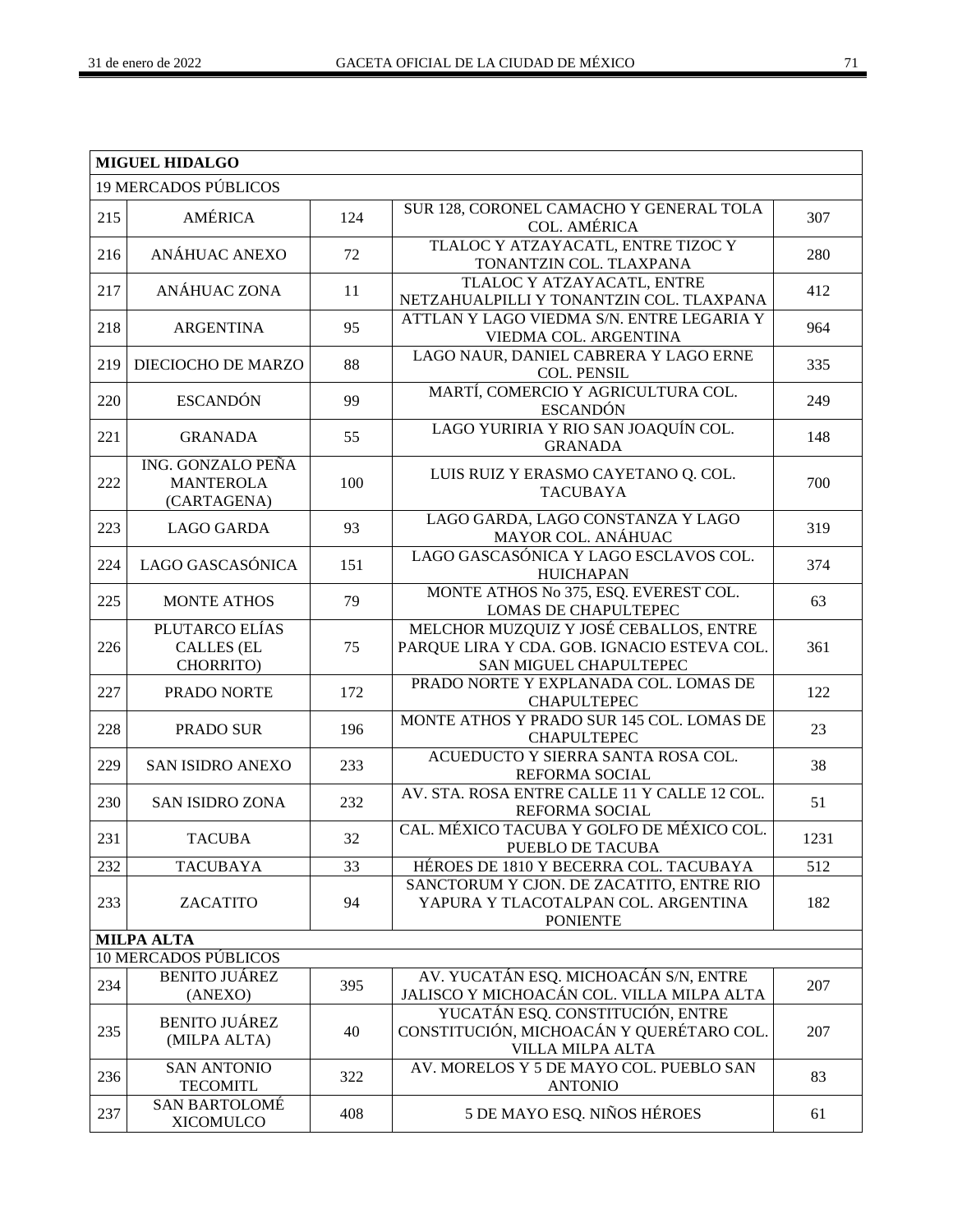| 238 | <b>SAN PABLO</b><br><b>OZTOTEPEC</b>                                 | 323            | GUERRERO, ENTRE HIDALGO Y GALEANA COL.<br>PUEBLO SAN PABLO                                       | 74  |
|-----|----------------------------------------------------------------------|----------------|--------------------------------------------------------------------------------------------------|-----|
| 239 | <b>SAN PEDRO ATOCPAN</b>                                             | 182            | FCO. I. MADERO, ENTRE TEUTLI Y V. CARRANZA<br>COL. PUEBLO SAN ATOCPAN                            | 20  |
| 240 | <b>SAN SALVADOR</b><br><b>CUAUHTENCO (DOCE</b><br>DE OCTUBRE)        | 244            | AV. MORELOS S/N, ENTRE JALAPA Y GUERRERO<br>COL. PUEBLO SAN SALVADOR CUAUHTENCO                  | 23  |
| 241 | <b>SANTA ANA</b><br><b>TLACOTENCO</b>                                | 382            | CUAUHTÉMOC Y FRANCISCO I. MADERO COL.<br>PUEBLO SANTA ANA TLACOTENCO                             | 19  |
| 242 | <b>VILLA MILPA ALTA</b><br>(MERCADOANTOJITOS)                        | 394            | QUERÉTARO Y YUCATÁN COL. VILLA MILPA<br><b>ALTA</b>                                              | 23  |
| 243 | <b>EMILIANO ZAPATA</b><br>(TETELCO)                                  | 373            | AV. MORELOS Y PUEBLA COL. SAN NICOLAS<br><b>TETELCO</b>                                          | 24  |
|     | <b>TLÁHUAC</b>                                                       |                |                                                                                                  |     |
|     | <b>18 MERCADOS PÚBLICOS</b>                                          |                |                                                                                                  |     |
| 244 | <b>ABRAHAM DEL LLANO</b><br>(NOPALERA)                               | 252            | AMADO NERVO, EMILIANO ZAPATA E<br>INDEPENDENCIA COL. LA NOPALERA                                 | 87  |
| 245 | <b>AGRÍCOLA</b><br><b>METROPOLITANA</b><br>(FELIPE ASTORGA<br>OCHOA) | 356            | CALLE ZOYATE, ENTRE NARDO Y VIOLETA COL.<br>AGRÍCOLA METROPOLITANA                               | 44  |
| 246 | <b>AMPLIACIÓN SELENE</b>                                             | $\mathbf{1}$   | MAR DE LOS VAPORES COL. AMPLIACIÓN SELENE                                                        | 71  |
| 247 | <b>CENTRAL DE</b><br><b>TLÁHUAC</b>                                  | 41             | AV. TLÁHUAC-CHALCO S/N. ENTRE EMILIANO<br>ZAPATA Y SEVERIANO CENICEROS COL. SAN<br>PEDRO TLÁHUAC | 148 |
| 248 | <b>DEL MAR</b>                                                       | 359            | TIBURÓN, CAMARÓN Y SIRENA COL. DEL MAR                                                           | 111 |
| 249 | LA ESTACIÓN                                                          | 411            | PINO SUAREZ S/N ENTRE BELLAS ARTES Y SAN<br>RAFAEL ATLIXCO COL. LA ESTACIÓN                      | 70  |
| 250 | <b>LOS OLIVOS</b>                                                    | 253            | JOSÉ LUGO Y RUIZ CORTÍNEZ COL. LOS OLIVOS                                                        | 94  |
| 251 | <b>MIGUEL HIDALGO</b>                                                | 254            | FCO. I. MADERO Y LUCAS MARENCIO COL.<br>MIGUEL HIDALGO                                           | 48  |
| 252 | <b>MIXQUIC</b>                                                       | 178            | AV. INDEPENDENCIA, 20 DE NOVIEMBRE Y<br>CANAL SECO COL. SAN ANDRÉS MIXQUIC                       | 102 |
| 253 | SAN JOSÉ                                                             | 371            | AGUSTÍN LARA S/N. ENTRE JUVENTINO ROSAS Y<br>GUADALUPE TRIGO COL. SAN JOSÉ                       | 48  |
| 254 | <b>SAN JUAN IXTAYOPAN</b>                                            | 179            | VICENTE GUERRERO Y EMILIANO ZAPATA COL.<br><b>SAN JUAN IXTAYOPAN</b>                             | 79  |
| 255 | SANTA CATARINA                                                       | 358            | PÍPILA, ENTRE EMILIANO ZAPATA Y CONCEPCIÓN<br>COL. SANTA CATARINA YECAHUIZOTL                    | 51  |
| 256 | <b>SANTA CECILIA</b>                                                 | 248            | CALLE 12, CALLE 11 Y CALLE 9 COL. SANTA<br><b>CECILIA</b>                                        | 61  |
| 257 | <b>SELENE</b>                                                        | 372            | OCÉANO DE LAS TEMPESTADES, MAR DE LAS<br>CRISIS Y MONTES APENINOS COL. SELENE                    | 112 |
| 258 | <b>TÍPICO REGIONAL</b>                                               | $\overline{0}$ | CALZ. TULYEHUALCO Y AV. GRAL. SEVERIANO<br>CENICEROS COL. SAN PEDRO TLAHU                        | 26  |
| 259 | <b>TLALTENCO (SAN</b><br>FRANCISCO)                                  | 211            | CARLOS A. VIDAL ENTRE PLAN DE AYUTLA Y<br>QUINTANA ROO COL. SAN FCO. TLALTENCO                   | 117 |
| 260 | ZAPOTITLA                                                            | 374            | SALVADOR DIAZ MIRÓN ESQ. CECILIO ACOSTA<br>COL. ZAPOTITLA                                        | 104 |
| 261 | ZAPOTITLÁN                                                           | 192            | FRANCISCO JIMÉNEZ ENTRE EMILIANO APATA Y<br>AV. TLÁHUAC COL. LA CONCHITA ZAPOTITLÁN              | 67  |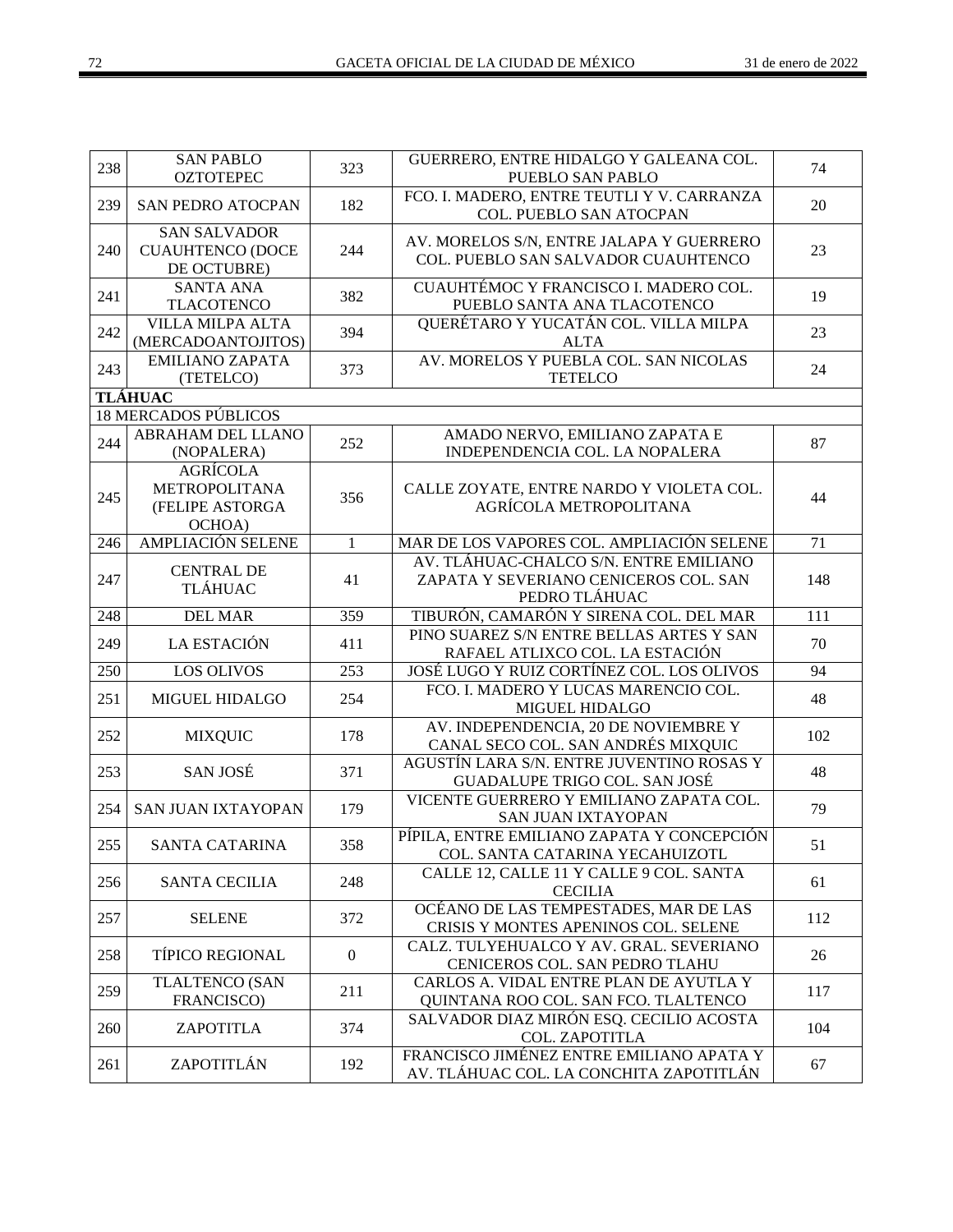|     | <b>TLALPAN</b>                            |      |                                                                                                  |     |  |
|-----|-------------------------------------------|------|--------------------------------------------------------------------------------------------------|-----|--|
|     | <b>20 MERCADOS PÚBLICOS</b>               |      |                                                                                                  |     |  |
| 262 | <b>ARTESANÍAS VASCO</b><br>DE QUIROGA     | 274  | INSURGENTES Y CAMINO A STA. TERESA COL.<br>PEÑA POBRE                                            | 132 |  |
| 263 | <b>COMIDAS HUIPULCO</b>                   | 251  | TLALPAN, SAN LORENZO Y ACUEDUCTO COL.<br><b>HUIPULCO</b>                                         | 23  |  |
| 264 | DR. Y GRAL. JOSÉ<br><b>GONZÁLEZVARELA</b> | 256  | CALLE DEL ROSAL, ENTRE 5 DE MAYO Y<br>AZUCENA COL. SAN PEDRO MÁRTIR                              | 58  |  |
| 265 | <b>FLORES SAN</b><br><b>FERNANDO</b>      | 286  | CALZ. DE TLALPAN, ENTRE SAN FRANCISCO Y<br>ALLENDE COL. TLALPAN                                  | 76  |  |
| 266 | <b>FUENTES BROTANTES</b>                  | 267  | PARQUE NACIONAL Y FUENTES BROTANTES COL.<br><b>FUENTES BROTANTES</b>                             | 26  |  |
| 267 | <b>HUESO PERIFÉRICO</b>                   | 393  | CALZADA DEL HUESO 1079, ENTRE FRESALES Y<br>CANAL NACIONAL COL. GRANJAS COAPA                    | 102 |  |
| 268 | <b>ISIDRO FABELA</b>                      | 282  | PRIMERA NORTE Y 4A PONIENTE COL. ISIDRO<br><b>FABELA</b>                                         | 60  |  |
| 269 | <b>JOSÉ MARÍA MORELOS</b><br>Y PAVÓN      | 391  | CDA. DON REFUGIO Y CACAHUATALES, ENTRE<br>TENORIOS Y CALZ. DEL HUESO COL. TENORIOS               | 56  |  |
| 270 | <b>LA PAZ</b>                             | 42   | PLAZA DE LA CONSTITUCIÓN S/N. ENTRE GPE.<br>VICTORIA Y CONGRESO COL. TLALPAN                     | 141 |  |
| 271 | <b>LÁZARO CÁRDENAS</b>                    | 265  | ACOXPA Y FEDERACIÓN MEXICANA DE FUTBOL,<br>ENTRE LAGUNAS Y NECAXA COL. LÁZARO<br><b>CÁRDENAS</b> | 72  |  |
| 272 | MIGUEL HIDALGO                            | 289  | CORREGIDORA S/N ENTRE MICHOACÁN Y CDA.<br>DE CORREGIDORA COL. MIGUEL HIDALGO                     | 72  |  |
| 273 | <b>MIRADOR</b>                            | 1011 | POPOLNAH ESQ. BEKAL, ENTRE BEKAL Y TEKIT<br>COL. LOMAS DE PADIERNA                               | 90  |  |
| 274 | PLAZA MEXICANA DEL<br><b>SUR</b>          | 392  | ACOXPA C/ESQ. CALZ. DE TLALPAN, ENTRE<br>ACOXPA Y CALZ. DE TLALPAN COL. SAN<br>LORENZO HUIPULCO  | 79  |  |
| 275 | <b>SAN ANDRÉS</b><br><b>TOTOLTEPEC</b>    | 285  | 16 DE SEPTIEMBRE S/N. ENTRE REFORMA Y RIVA<br>PALACIO COL. SAN ANDRÉS TOTOLTEPEC                 | 51  |  |
| 276 | <b>SAN NICOLAS</b><br><b>TOTOLAPAN</b>    | 350  | KANTUNIL S/N., ENTRE SINACHE Y CHEMAX COL.<br>PEDREGAL DE SAN NICOLAS                            | 32  |  |
| 277 | <b>TLALCOLIGIA</b>                        | 406  | TEPEHUANOS Y OTOMÍES COL. TLALCOLIGIA                                                            | 70  |  |
| 278 | TORRES DE PADIERNA                        | 320  | TIXPEHUATL TIXKOKOB, ENTRE SEYE Y<br>SACALUM COL. TORRES DE PADIERNA                             | 58  |  |
| 279 | <b>VEINTICUATRO DE</b><br><b>FEBRERO</b>  | 394  | F.F. C.C. CUERNAVACA, ENTRE TULUM Y PROL.<br>TEKIL COL. LOMAS DE PADIERNA SUR                    | 53  |  |
| 280 | <b>VEINTIUNO DE ABRIL</b>                 | 1012 | HOPELCHE, XITLE E IZAMAL COL. RINCÓN DEL<br><b>MIRADOR</b>                                       | 65  |  |
| 281 | <b>VILLA COAPA</b>                        | 263  | AV. CANAL DE MIRAMONTES S/N. ENTRE AV.<br>ACOXPA Y CAPORAL COL. VILLA COAPA                      | 167 |  |
|     | <b>VENUSTIANO CARRANZA</b>                |      |                                                                                                  |     |  |
|     | <b>42 MERCADOS PÚBLICOS</b>               |      |                                                                                                  |     |  |
| 282 | ADOLFO LÓPEZ<br><b>MATEOS</b>             | 209  | EDUARDO BUSTAMANTE Y ERNESTO P.<br>URUCHURTU COL. ADOLFO LÓPEZ MATEOS                            | 211 |  |
| 283 | ÁLVARO OBREGÓN                            | 140  | CUCURPE Y ROA BÁRCENAS, ENTRE AGIABANPO<br>Y BACUM COL. ÁLVARO OBREGÓN                           | 211 |  |
| 284 | <b>AQUILES SERDÁN</b>                     | 197  | PEQUÍN Y PUERTO ARTURO, ENTRE DINARES Y<br>ESTERLINAS COL. AQUILES SERDÁN                        | 222 |  |
| 285 | ARENAL 4A SECCIÓN                         | 283  | XOCHITLÁN NORTE Y XOCHITLÁN SUR COL.<br>ARENAL 4A SECCIÓN                                        | 199 |  |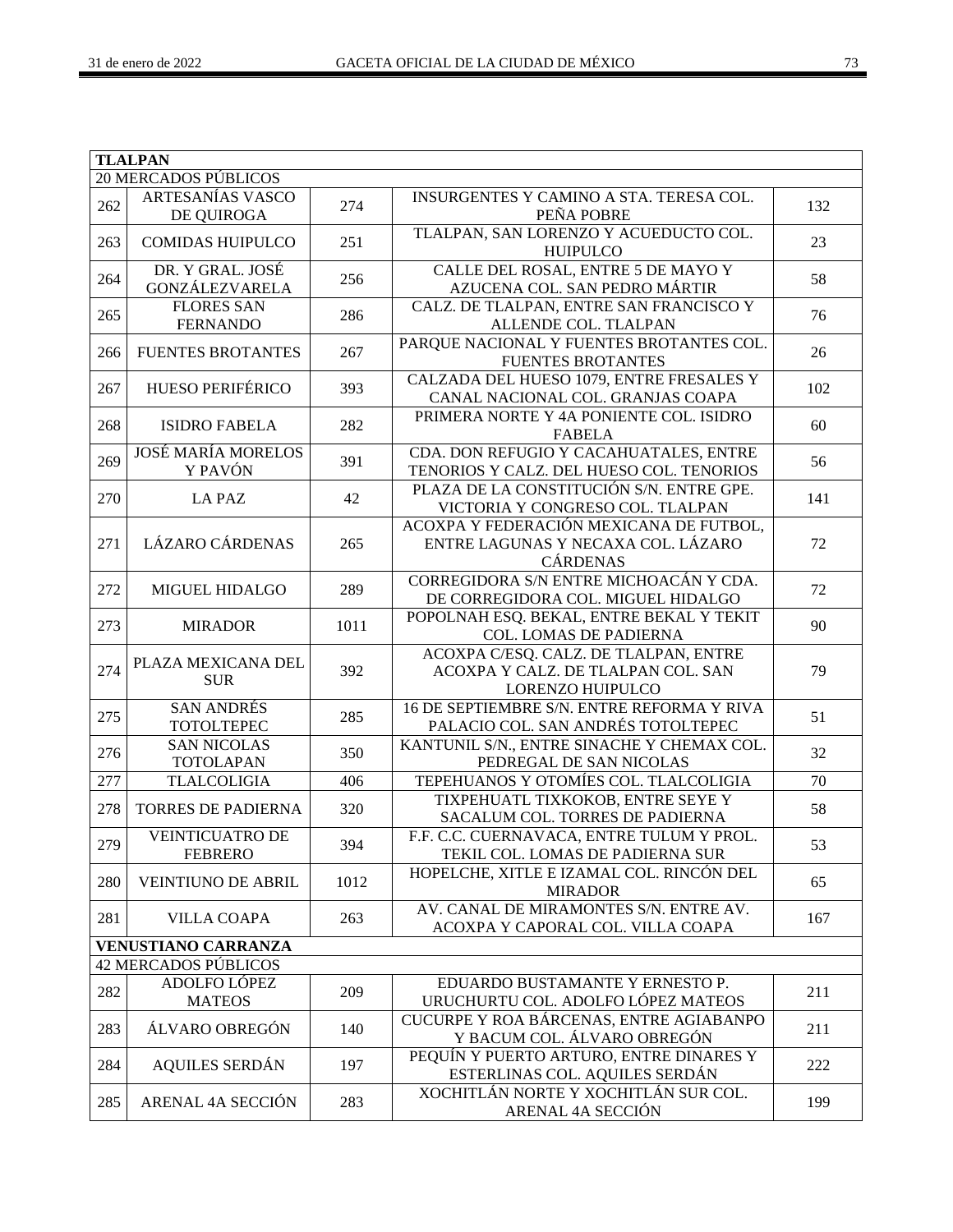| 286 | <b>AVIACIÓN CIVIL</b>                             | 187 | HORACIO RUIZ Y LINDBERGH COL. AVIACIÓN<br><b>CIVIL</b>                                                  | 124  |
|-----|---------------------------------------------------|-----|---------------------------------------------------------------------------------------------------------|------|
| 287 | <b>CALZADO LA</b><br><b>CENTRAL</b>               | 264 | CDA. AVIADERO ENTRE ALUMINIO Y ESTAÑO<br><b>COL. FELIPE ÁNGELES</b>                                     | 172  |
| 288 | <b>DEL PARQUE</b>                                 | 903 | CONGRESO DE LA UNIÓN S/N, LORENZO<br>BOTURINI Y NIVEL COL. DEL PARQUE                                   | 106  |
| 289 | <b>EMILIO CARRANZA</b>                            | 203 | IMPRENTA Y JARDINEROS COL. MORELOS                                                                      | 126  |
| 290 | <b>FEDERAL</b>                                    | 183 | AV. UNIVERSIDAD NACIONAL, ENTRE SUPREMA<br>CORTE DE JUSTICIA Y EDUCACIÓN PUBLICA COL.<br><b>FEDERAL</b> | 103  |
| 291 | <b>IGNACIO ZARAGOZA</b>                           | 148 | AV. 8, ENTRE CALLE 35 Y CALLE 39 COL. IGNACIO<br>ZARAGOZA                                               | 428  |
| 292 | <b>JAMAICA COMIDAS</b>                            | 65  | CONGRESO DE LA UNIÓN Y GUILLERMO PRIETO<br>COL. JAMAICA                                                 | 66   |
| 293 | <b>JAMAICA NUEVO</b>                              | 235 | CONGRESO DE LA UNIÓN, ENTRE GUILLERMO<br>PRIETO Y MORELOS COL. JAMAICA                                  | 1312 |
| 294 | <b>JAMAICA ZONA</b>                               | 15  | CONGRESO DE LA UNIÓN ENTRE MORELOS Y LA<br>VIGA COL. JAMAICA                                            | 562  |
| 295 | <b>JARDÍN BALBUENA</b>                            | 159 | RET. 27 DE GENAO GARCÍA, ENTRE RET. 27 Y RET.<br>29 COL. JARDÍN BALBUENA                                | 133  |
| 296 | LIC. OCTAVIO SENTÍES                              | 381 | FLORICULTURA Y ELECTRICISTAS, ENTRE<br>GRABADOS Y OFICIOS COL. 20 DE NOVIEMBRE                          | 40   |
| 297 | LUIS PRECIADO DE LA<br><b>TORRE</b>               | 904 | EMILIO CARRANZA Y LUIS PRECIADO DE LA<br>TORRE COL. MOCTEZUMA                                           | 132  |
| 298 | <b>MERCED AMPUDIA</b>                             | 52  | AV. ANILLO DE CIRCUNVALACIÓN No 4 y<br>CALLEJÓN CARRETONES COL. MERCED CENTRO                           | 151  |
| 299 | <b>MERCED ANEXO</b>                               | 106 | ADOLFO GURRIÓN ESQ. CABAÑAS COL. MERCED<br><b>CENTRO</b>                                                | 186  |
| 300 | MERCED BANQUETON                                  | 109 | ROSARIO Y ABRAHAM OLVERA COL. MERCED<br><b>CENTRO</b>                                                   | 449  |
| 301 | <b>MERCED COMIDAS</b>                             | 104 | CALLE ROSARIO 120, ENTRE GRAL. ANAYA Y<br>CARRETONES COL. MERCED CENTRO                                 | 218  |
| 302 | <b>MERCED FLORES</b>                              | 105 | ANILLO DE CIRCUNVALACIÓN S/N. ENTRE PLAZA<br>CARRIZALES Y RAYÓN COL. MERCED CENTRO                      | 110  |
| 303 | <b>MERCED NAVE</b><br><b>MAYOR</b>                | 102 | ROSARIO Y ABRAHAM OLVERA COL. MERCED<br><b>CENTRO</b>                                                   | 4200 |
| 304 | <b>MERCED NAVE MENOR</b>                          | 101 | ROSARIO Y ADOLFO GURRIÓN COL. MERCED<br><b>CENTRO</b>                                                   | 647  |
| 305 | <b>MERCED PASO A</b><br><b>DESNIVEL</b>           | 103 | ROSARIO Y ADOLFO GURRIÓN COL. MERCED<br><b>CENTRO</b>                                                   | 77   |
| 306 | MERCED PASO A<br>DESNIVEL GÓMEZ<br><b>PEDRAZA</b> | 241 | ROSARIO Y ADOLFO GURRIÓN COL. MERCED<br><b>CENTRO</b>                                                   | 66   |
| 307 | <b>MINILLAS</b>                                   | 409 | CONGRESO DE LA UNIÓN Y CANAL DEL NORTE<br>COL. AMP. MICHOACÁN                                           | 225  |
| 308 | <b>MOCTEZUMA</b>                                  | 21  | OTE 154 Y OTE 158 ENTRE NORTE 25 Y NORTE 21<br>COL. MOCTEZUMA 2A SECCIÓN                                | 526  |
| 309 | <b>MORELOS</b>                                    | 165 | ING. EDUARDO MOLINA ENTRE HERREROS Y<br>HORTELANOS COL. MORELOS                                         | 912  |
| 310 | NUEVO SAN LÁZARO                                  | 901 | RIO FRIO No 261, ENTRE 20 DE NOVIEMBRE E<br>INDUSTRIA COL. PUEBLO DE LA MAGDALENA<br><b>MIXIHUCA</b>    | 78   |
| 311 | PANTITLÁN ARENAL                                  | 238 | AV. CIRCUNVALACIÓN Y ERNESTO P.<br>URUCHURTU COL. PANTITLÁN                                             | 143  |